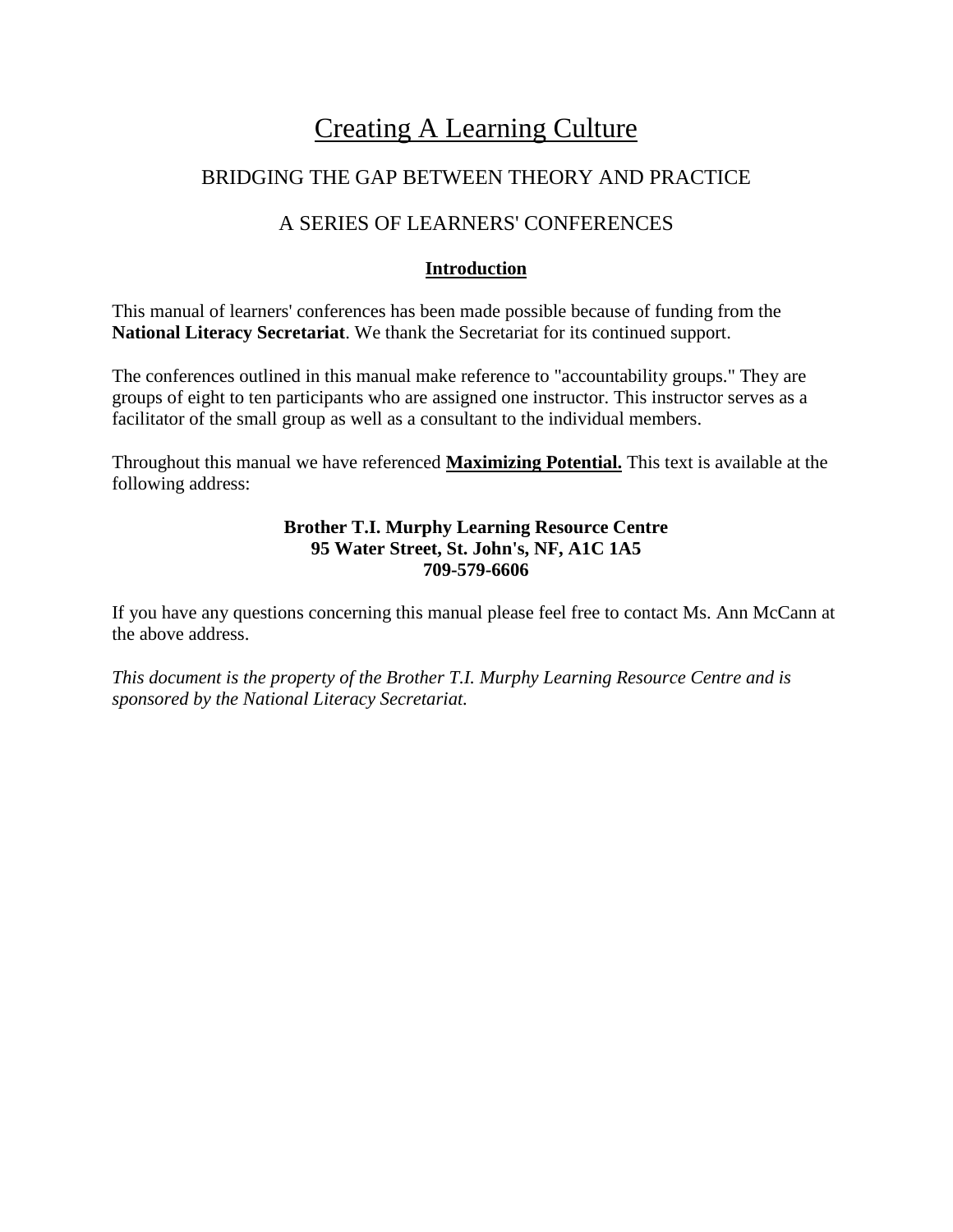| <b>Contents</b> |                                                   |  |
|-----------------|---------------------------------------------------|--|
| <b>Session</b>  | <b>Topic</b>                                      |  |
| $\overline{1}$  | Introduction to learning                          |  |
| 2.1             | Introduction to learning styles                   |  |
| 2.2             | <b>Learning style identification</b>              |  |
| 2.3             | Development of participant-driven support plan    |  |
| $\overline{3}$  | <b>Building supportive community</b>              |  |
| $\overline{4}$  | Writing academic histories                        |  |
| 5.1             | <b>Identifying obstacles to community</b>         |  |
| 5.2             | <b>Removing obstacles to community</b>            |  |
| $\underline{6}$ | <b>Expanding participant-driven support plans</b> |  |
| $\overline{1}$  | <u>Time management and organization</u>           |  |
| $\underline{8}$ | Memory and how to study                           |  |
| $\overline{9}$  | <b>Test taking</b>                                |  |
| <u>10.1</u>     | <b>Conflict resolution</b>                        |  |
| 10.2            | <b>Conflict resolution</b>                        |  |
| 10.3            | <b>Conflict resolution</b>                        |  |
| 11              | <b>Evaluating personal and academic progress</b>  |  |
|                 |                                                   |  |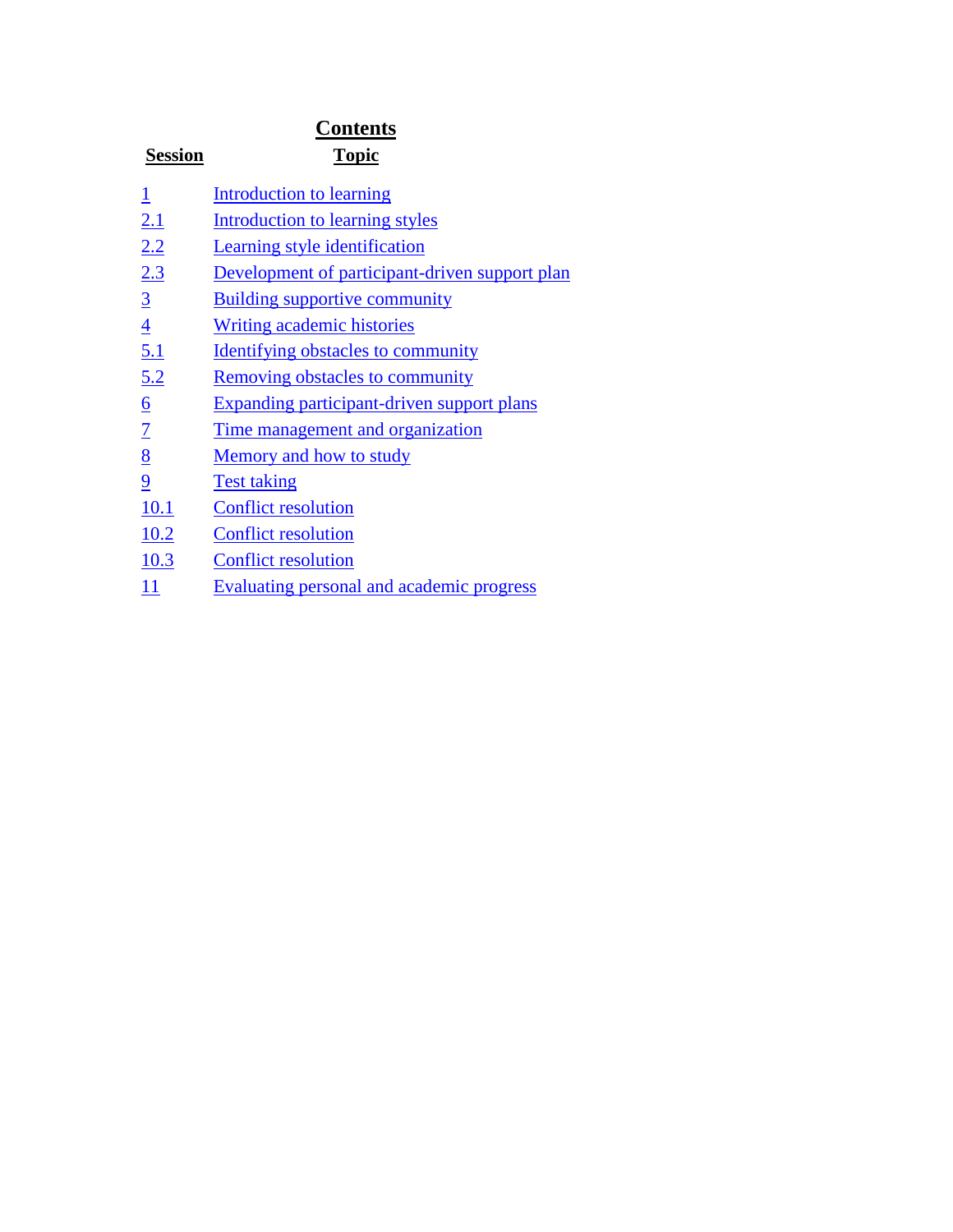## **Introduction to learning**

<span id="page-2-0"></span>Session 1 (Full community)

### *Goal*

- To involve participants in a discussion on learning
- To invite participants to reflect on themselves as learners

#### *Format of session*

### *1. Community building exercise*

### "A look back"

Invite participants to think about the past two weeks of learning by considering the following questions:

- What was one success that you encountered?
- What was one challenge that you encountered?

Participants are asked to share their responses with the person next to them.

#### *2. Description of main activity*

The facilitator asks participants to consider that all of us have come to this place with stories about learning. The following questions are presented:

- What is one message that you have about learning?
- If you were to give your learning story a movie title what would it be?

Participants share their responses with the person next to them. Participants are then asked to share their responses with the larger group.

## "Choosing a partner"

Participants are asked to move into the middle of the room. Each participant is directed to mingle throughout the room and non-verbally choose a partner. When everyone has chosen a partner each pair is asked to discuss their experience. Participants are then asked to return to their seats. A community discussion of this experience is then prompted using the following questions:

- What was it like to choose someone?
- What were your fears about this exercise?
- Was there any excitement about this exercise?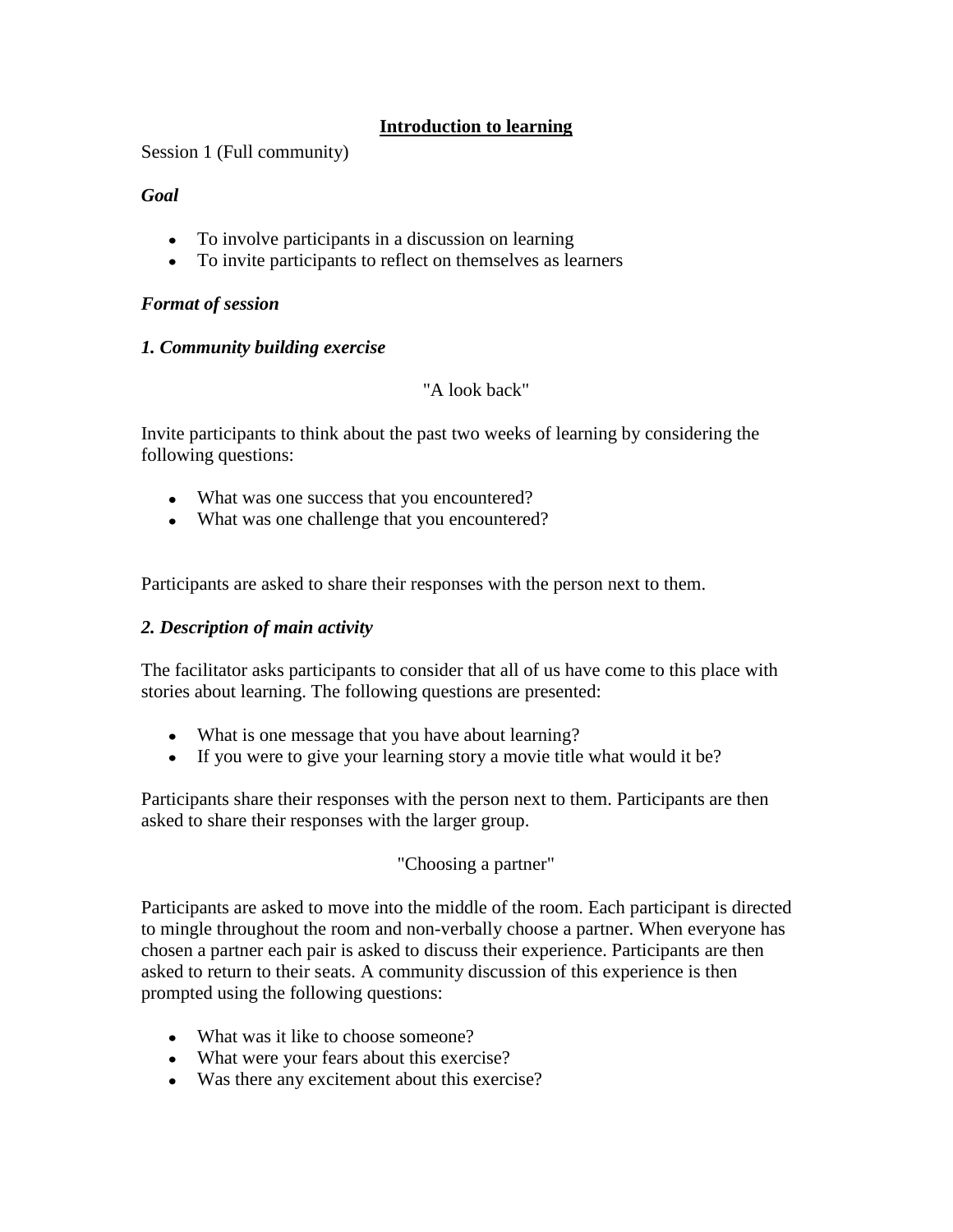The facilitator then asks the following questions to the entire group:

- How was your reaction to this experience related to how you learn?
- Is there a relationship between how you approached this exercise and how you approach your academic learning? Why or why not?

#### *3. Closure of session*

The facilitator summarizes by presenting the following points:

- We all have leaning stories.
- We all have the opportunity to create new learning stories by taking what has been positive and building on it.
- We have control and choice over how we learn
- Learning is an active process.

Participants are asked to share one word with the large group that summarizes their experience of today's activities.

### *4. Follow-up suggestions*

Participants are asked to become aware of the internal messages they give themselves during an average day of learning. They are asked to record these messages and bring them to the next session.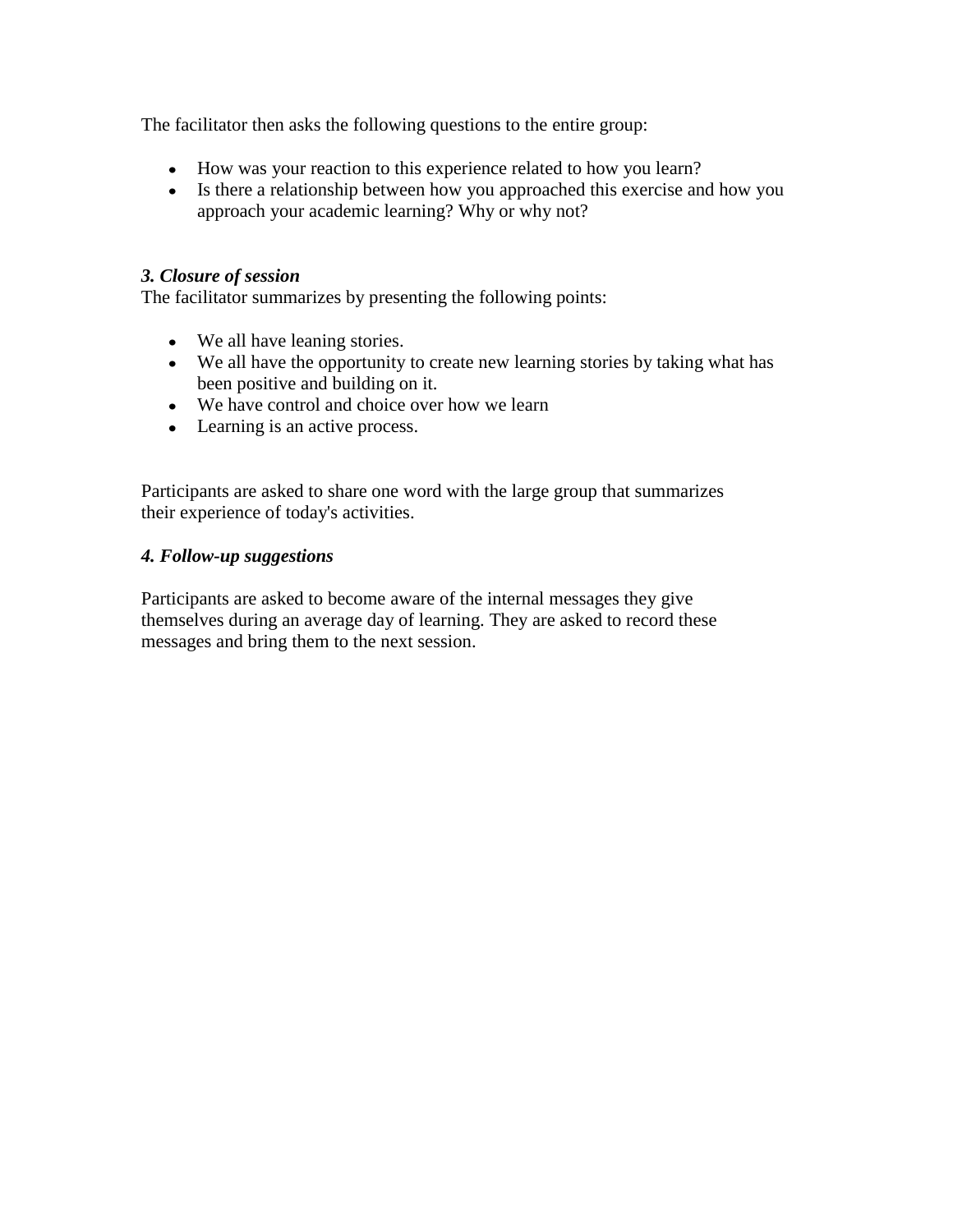## **Introduction to learning styles**

<span id="page-4-0"></span>Session 2.1 (Full community)

## *Goal*

- To define leaning styles
- To discuss the implication of identification of individual learning styles

## *Format of session*

## *1. Community building exercise*

Participants are asked to share the messages that they recorded since the previous session. The impact of these messages is discussed with consideration of the following questions:

- What are the effects of positive messages?
- What are the effects of negative messages?
- What can we do to promote the development of positive messages?

## *2. Description of main activity*

## "Learning styles"

Participants are asked to respond to the following questions:

- How would you define learning styles?
- What are the different types of learning styles?
- Why is it important to be aware of your learning style?

Facilitator summarizes this discussion by defining learning styles, listing the types of learning styles and by confirming that we all learn differently.

## "Alien exercise"

The following scenario is presented to the full group:

Imagine that an alien has come to earth and you are its guide. You have been assigned the task of teaching the alien one thing about the planet Earth. Consider the following questions:

- What would you teach it?
- How would you teach it?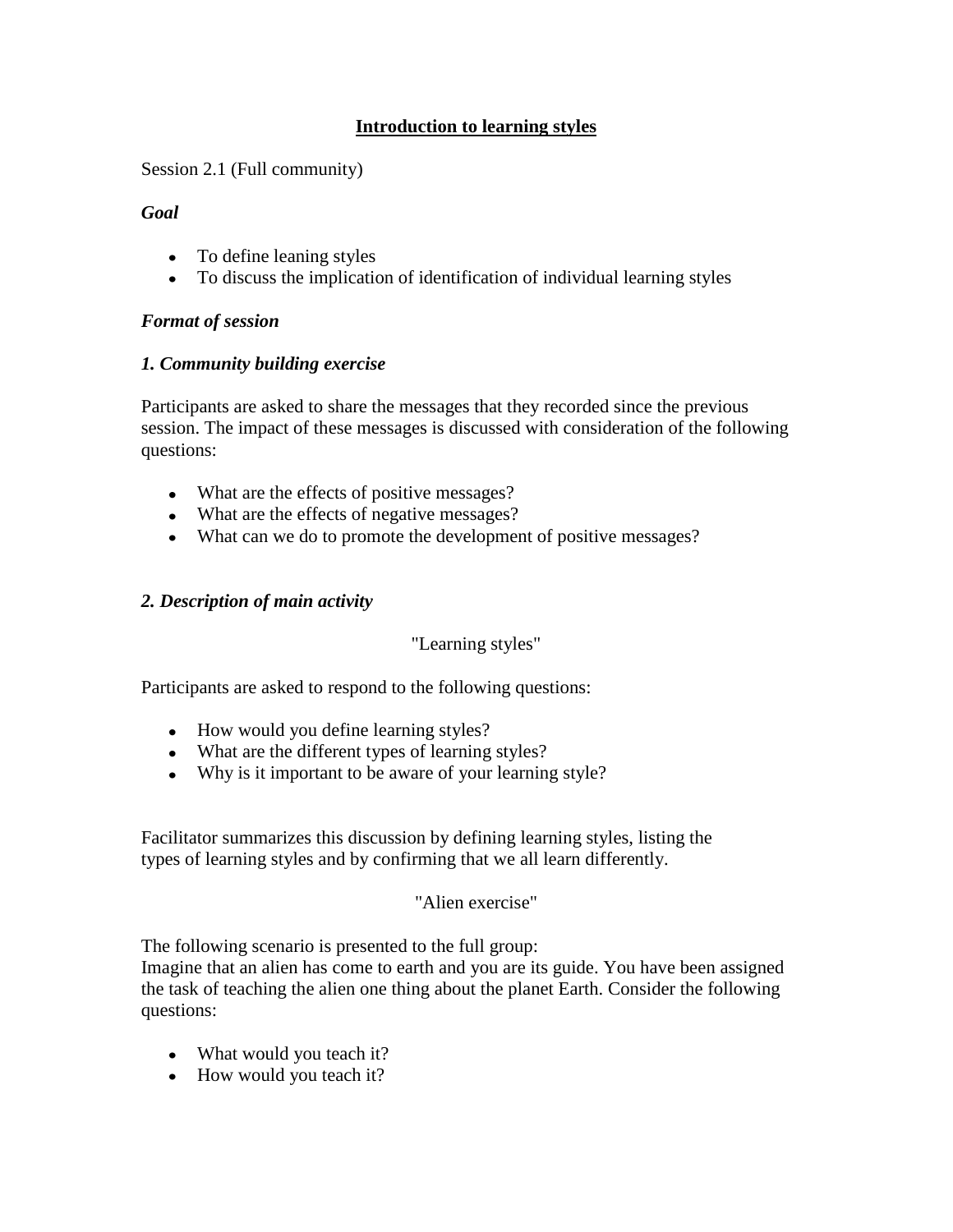A discussion on the variety of lessons and techniques is facilitated.

"Factors that contribute to learning style"

The facilitator presents material on the factors that contribute to learning styles as well as the characteristics of the three main learning styles. (See Maximizing Potential)

### *3. Closure of session*

To summarize this session the facilitator invites the participants to consider how their instructional approach to teaching the alien is related to learning styles.

### *4. Follow-up suggestions*

Participants are asked to consider what is their possible learning style and what factors contribute to this.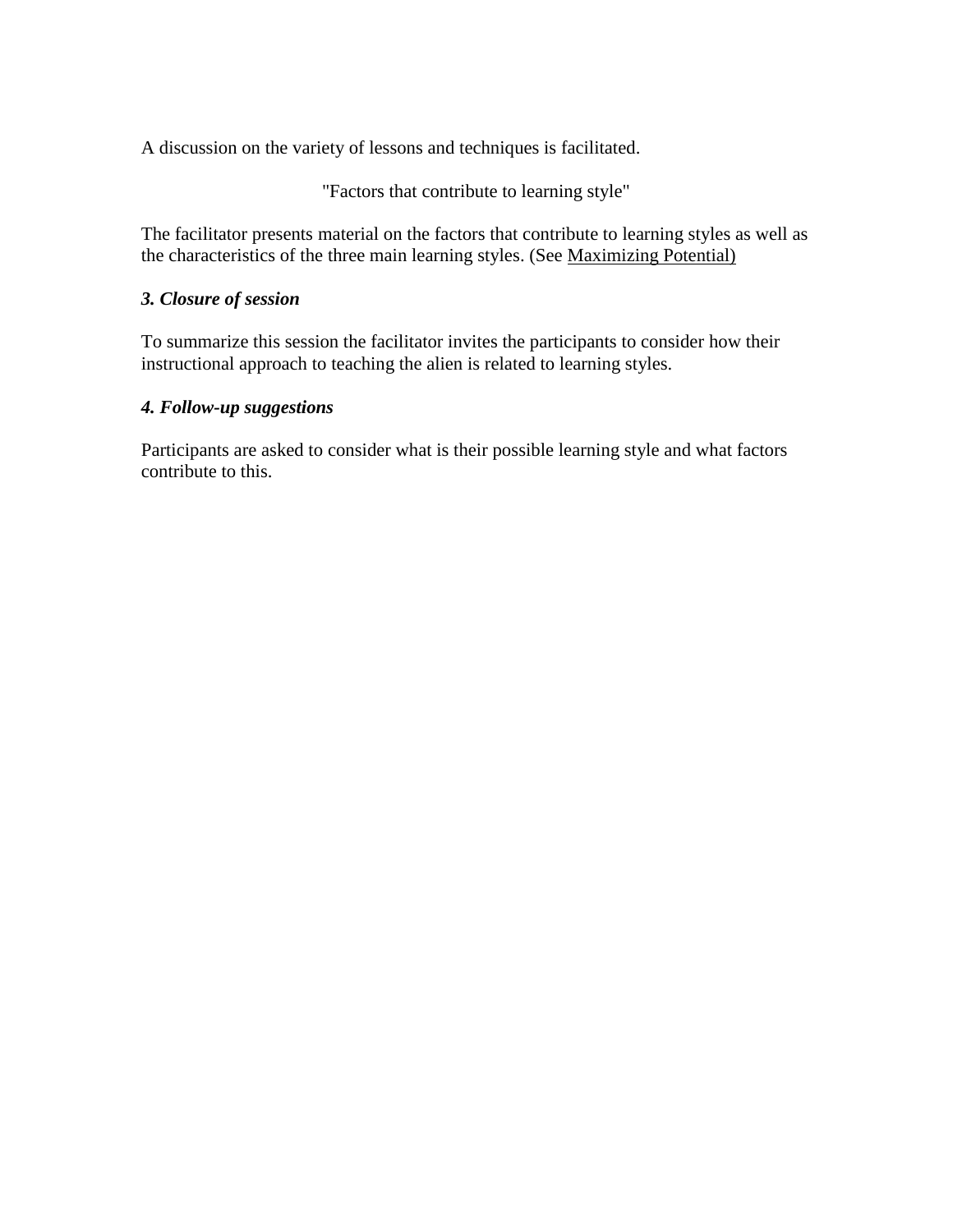# **Learning style identification**

<span id="page-6-0"></span>Session 2.2 (Accountability groups)

## *Goal*

To have participants identify their learning styles.

## *Format of session*

### *1. Community building exercise*

Participants are asked to share what they think their learning style may be and why they think this.

### *2. Description of main activity*

### "Learning style checklists"

Participants complete the style checklist with the assistance of their group leader. (See Maximizing Potential)

#### *3. Closure of session*

During the week that immediately follows this session, the leader of each accountability group meets individually with the participants to review the result of the learning style checklist.

#### *4. Follow-up suggestions*

Following the individual interview participants are asked to consider how this information may be used by them to develop an individual program plan.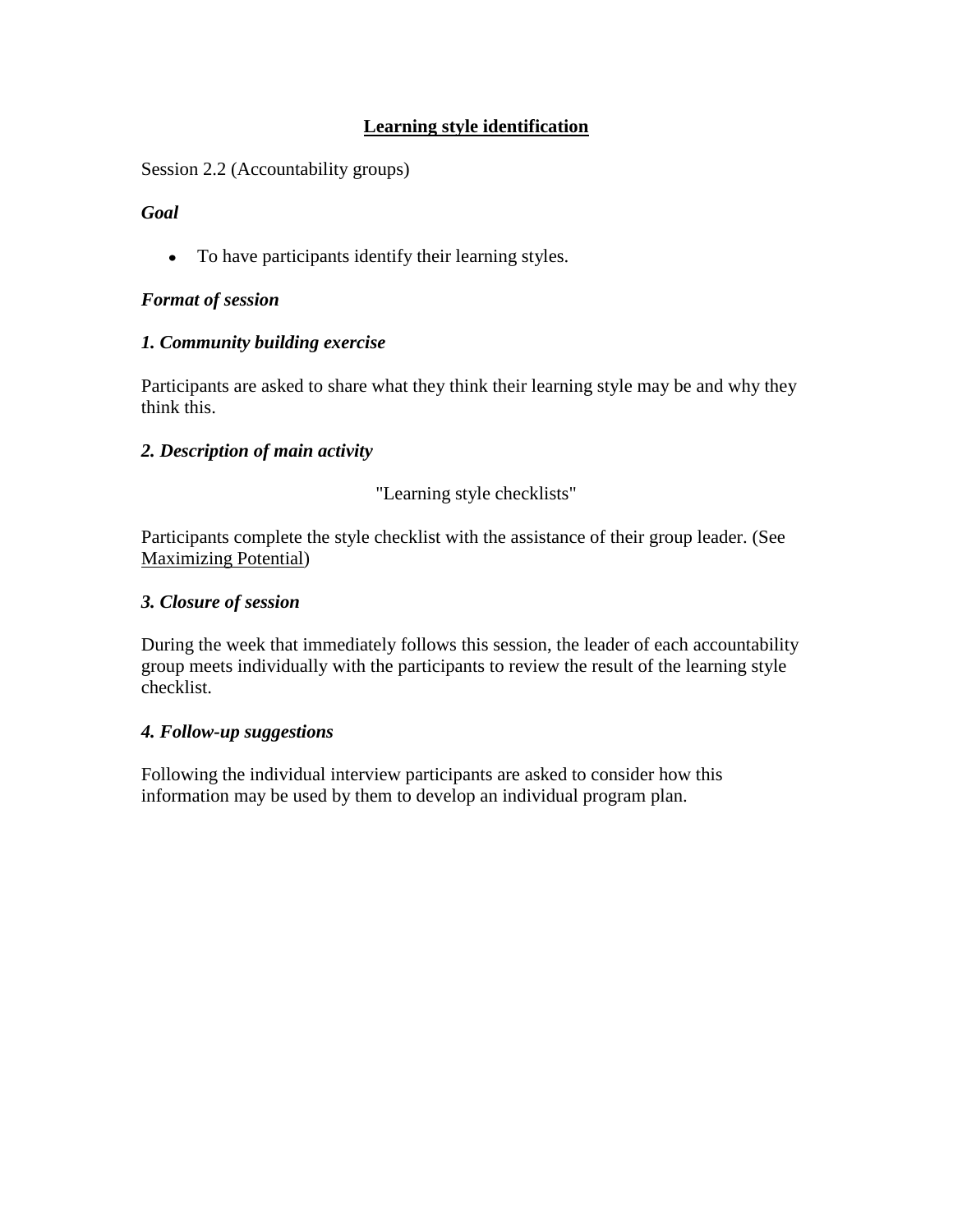## **Development of participant-driven support**

<span id="page-7-0"></span>Session 2.3 (Individual interview)

## *Goal*

To assist the participant with the development of an individual support plan

## *Format of session*

The accountability group leaders conduct an individual interview with each of their participants. The following guidelines can be used:

- Facilitator asks the participant if he/she is aware of his/her learning style preference.
- Facilitator discusses with the participant the results of his/her checklist.
- Facilitator reviews the characteristics of style preference with participant.
- A discussion occurs on how these characteristics apply to participant.
- Facilitator discusses with participant his/her responses to questions concerning current learning sessions.
- Facilitator reviews strategies to complement various learning styles as outlined in Maximizing Potential.
- A discussion occurs on which strategies are applicable and practical for the participant.
- An action plan for implementing and exploring selected strategies is developed.

## *Follow-up suggestions*

Participant is encouraged to record any observations of him/herself as learner during the upcoming week.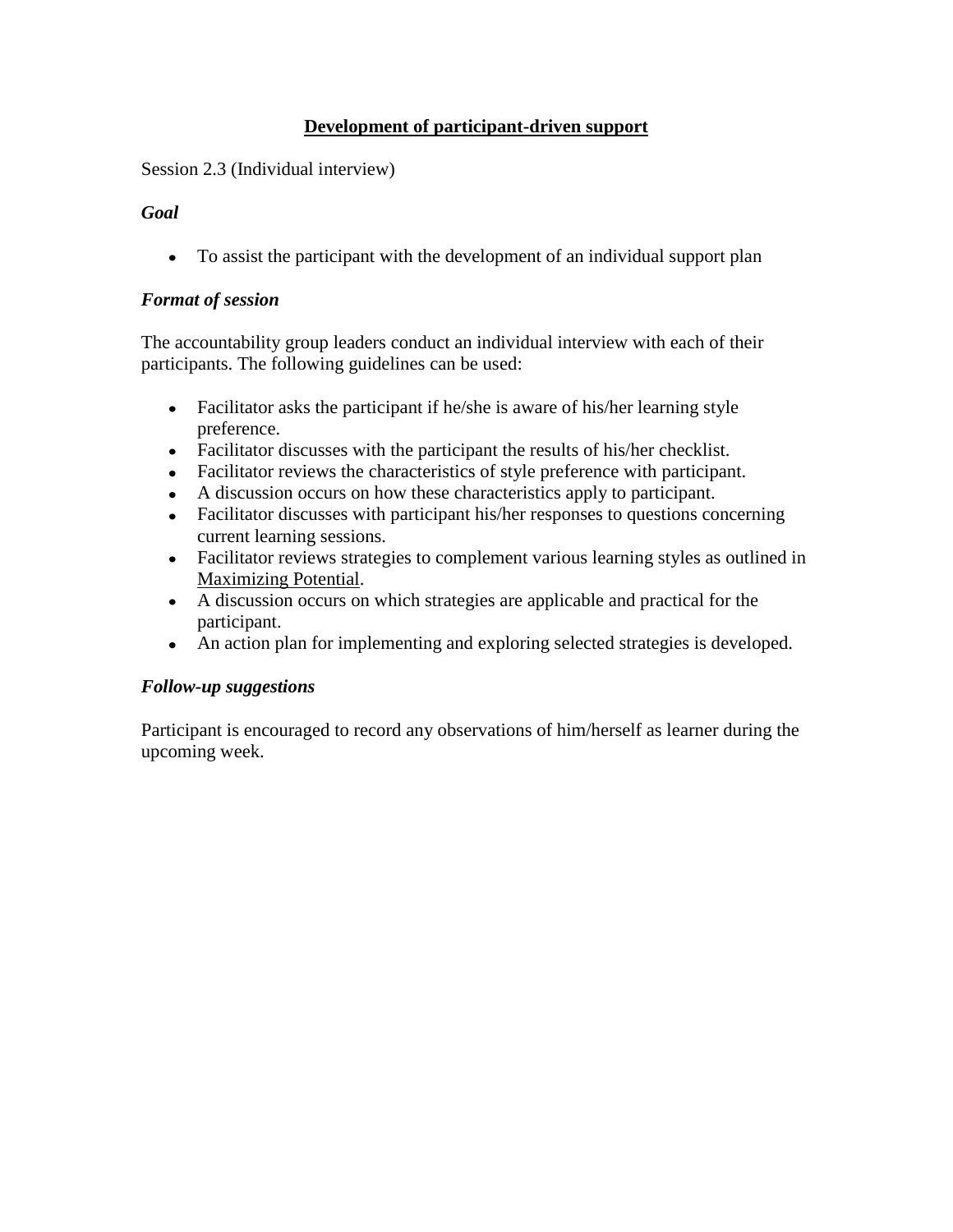## **Building supportive community**

<span id="page-8-0"></span>Session 3 (Full community)

### *Goal*

- To enhance a spirit of cooperation and support
- To consider how we support or do not support one another

## *Format of session*

### *1. Community building exercise*

"A sense of goose"

This story from the book Chicken Soup for the Soul is read to the full community. The participants are then asked to share one word or phrase that they connected with from the story.

The following questions are then presented:

- What goal to we have in common as a group?
- How do we as participants and staff build a support system to help each other achieve this goal?

#### *2. Description of main activity*

The facilitator is to consider the following points when leading these activities: Community development requires the following:

- a sense of each person
- knowledge of the effects of judgement and ridicule
- a need for cooperation
- creating a common vision

## "Personal space"

Participants select a partner and stand at opposite ends of the room from one another. One person begins to walk slowly towards his/her partner. The stationary partner raises his/her hand in a "stop" message when he/she feels that his/her personal space is about to be invaded.

The group then process this with a discussion of personal space highlighting individual differences and ways to help each other feel safe.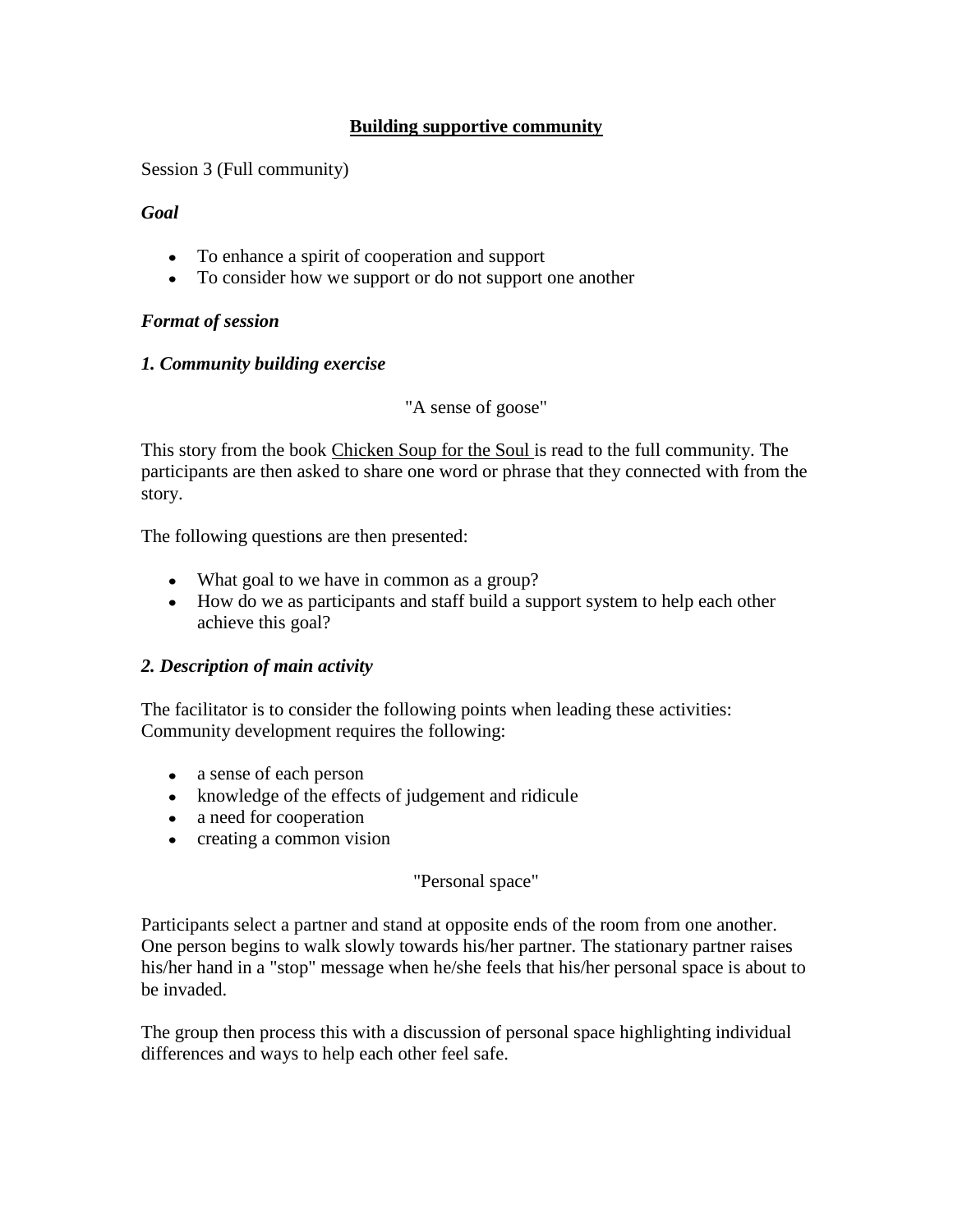#### "Personal needs"

Participants are asked to turn to the person standing next to them and share one need that they have as learner. The group then processes this by having a discussion on needs and the role of compromise.

#### "Hi-Low"

A sticker with "H" (for High) or "L" (for Low) marked on one side is placed on each participants forehead. They are asked not to look to see which they have. They are then told that they are attending a cocktail party in which they have to mingle throughout the room socializing with the others. However, they have to snub those people with an "L" who are of low class.

The group processes this with a discussion using the following questions:

- How did it feel like to be "L" or "H"?
- How long did it take to discover what you were?
- How did it feel to be snubbed?
- How did it feel to snub?
- How does such competition effect our daily learning?

## "Colored dots"

A colored sticker is placed on each participant's forehead (four or five different colors in all). They are asked not to look to see which color they have. They are then told that they are attending a cocktail party in which they are not to speak but have to get into their color-coded groups. They are instructed that they can be as creative and as helpful as necessary but are not allowed to verbally communicate.

The group processes this with a discussion using the following questions:

- How did it feel not being able to speak?
- How did you feel when someone offered you help?
- Is the use of language essential in helping one another?
- How does such cooperation effect our daily learning?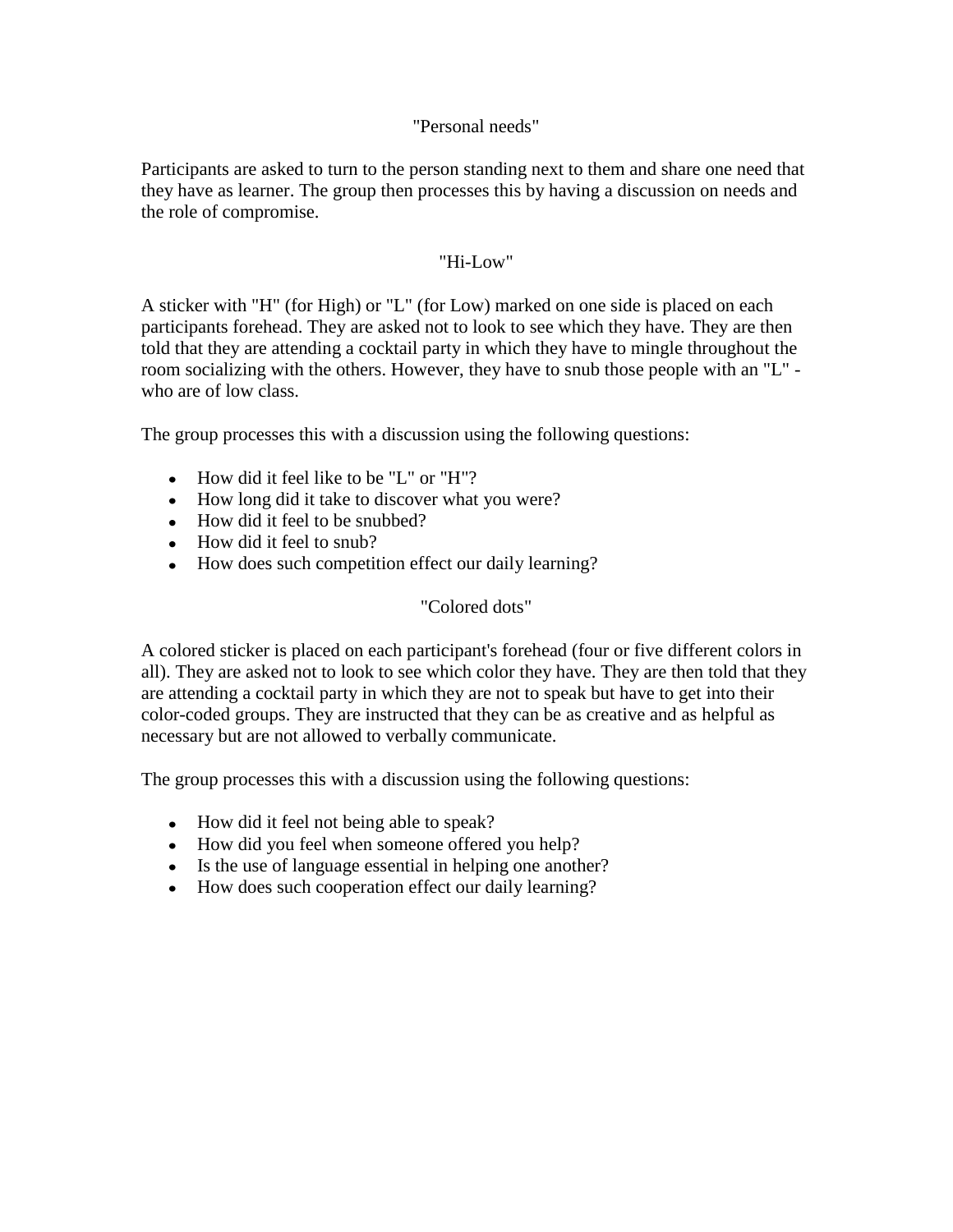## *3. Closure of session*

"Building a common vision" Each participant is given a small cardboard rectangle cut to resemble a brick. The "bricks" are of varying colors. On one wall the following phrase is posted: "A supportive (name of school) is.... ". The participants are asked to complete this statement on their brick. Each participant is asked to post it on the wall under the phrase. The bricks are left on the wall for a few weeks for everyone to see.

### *4. Follow-up suggestion*

Participants are asked to consider what they can contribute to building a supportive community. They will be asked to share this in the next session.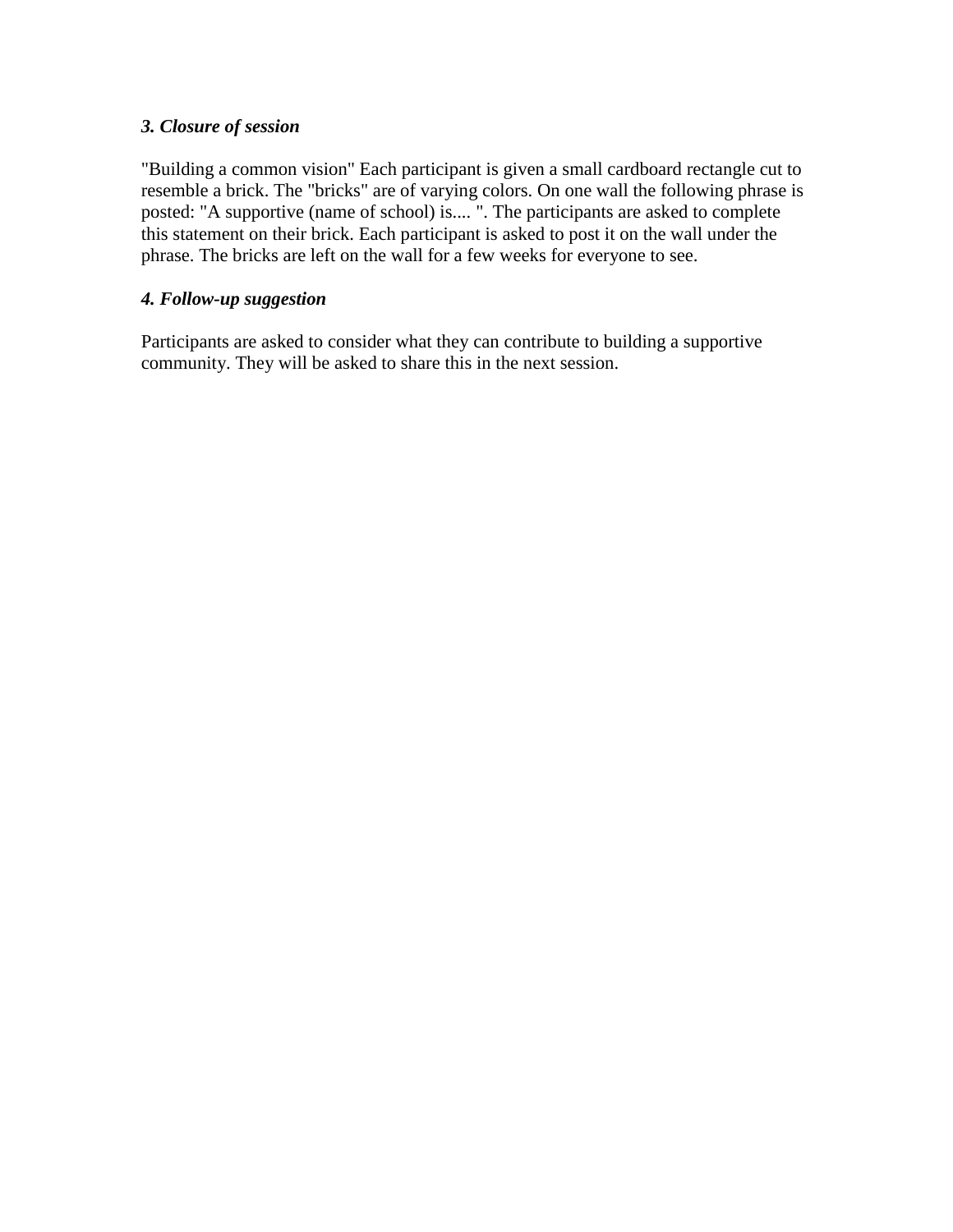## **Writing academic histories**

<span id="page-11-0"></span>Session 4 (Full community)

### *Goal*

- Introduce self case history analysis
- Participant identification of academic strengths and needs

# *Format of session*

## *1. Community building exercise*

"Finding personal space"

Have the room set up with tables and chairs for as many participants as you expect. When they come into the room tell them to find a space where they feel comfortable. Tell them that they are free to ask anyone to move and/or to move any furniture that they wish so that they feel comfortable. When they have completed this task give them the attached journal sheet. Participants are to complete the sheet and then share responses with the full community.

## *2. Description of main activity*

"Writing academic histories"

The facilitator begins a discussion by introducing the following points:

- We all have an academic history (i.e., places, teachers, students, curriculum, etc.)
- Our history has implications for our future learning.
- We must reflect on this history to discover the messages we have acquired about our ability to learn.
- Our history provides us with an opportunity to identify academic strengths and needs.

The facilitator presents participants and instructors with the attached "Writing academic history" questionnaire. All are given time to individually complete this task.

Following completion the facilitator encourages a discussion in which experiences are shared and messages are identified. These messages are to be charted.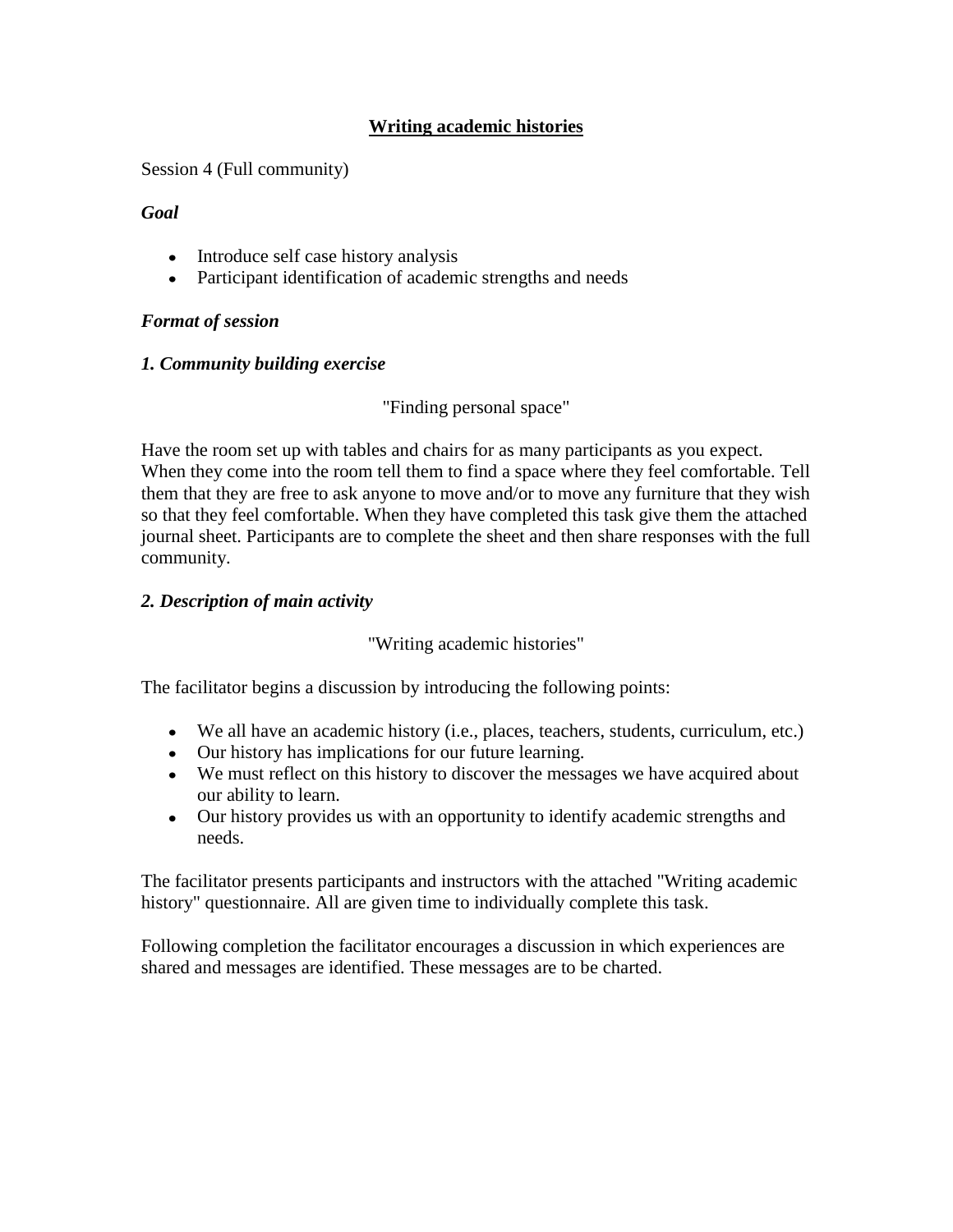## *3. Closure of session*

Participants are reminded that they were assigned a task in the previous session on which they were to consider what they can contribute to building a supportive community. They are asked to share their responses.

# *4. Follow-up suggestions*

Participants are asked to choose one negative message from their academic history and rewrite it In a positive manner.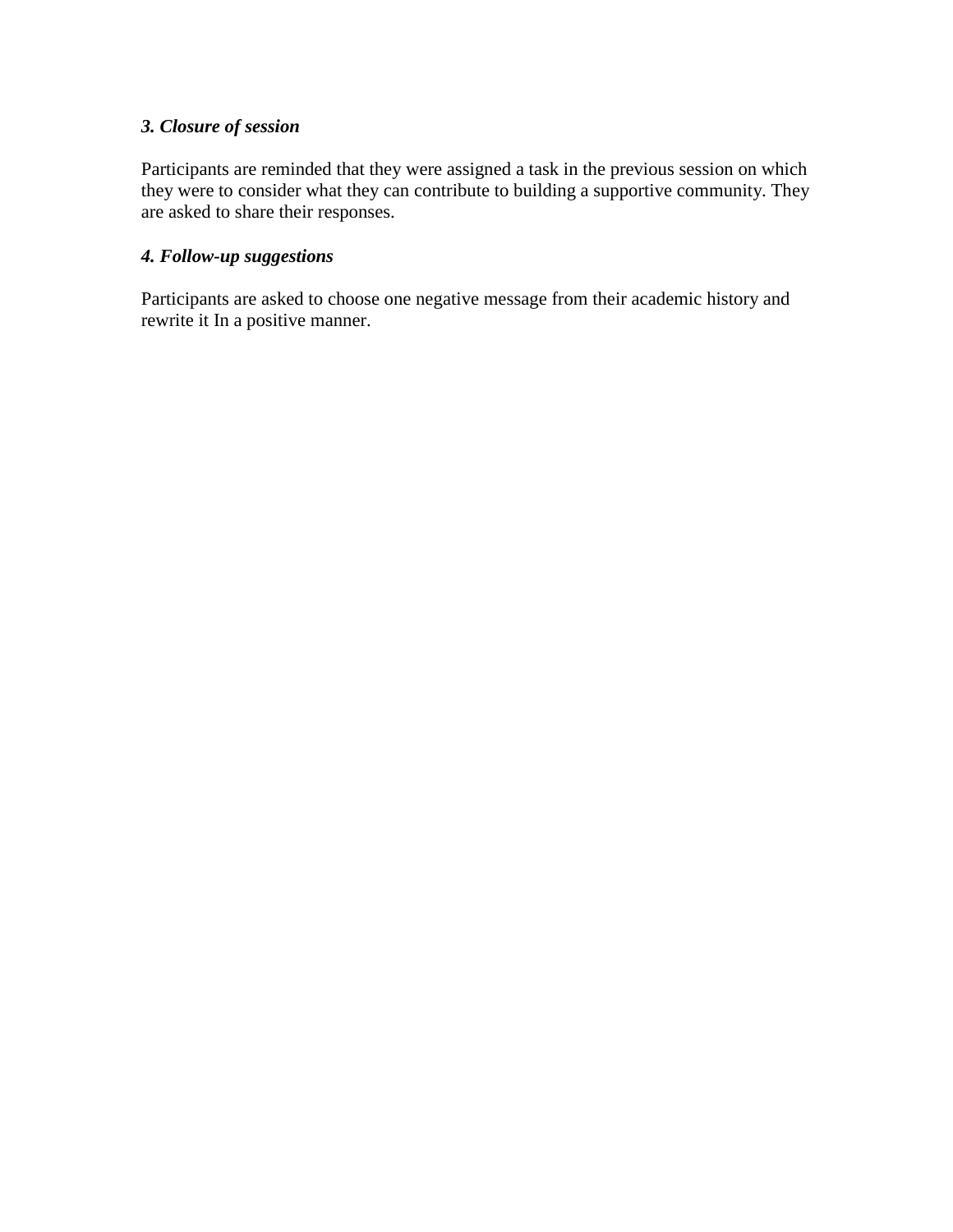## **Community building exercise**

Journal questions:

- 1. What feelings did you experience as you attempted to find your space?
- 2. Why did you pick this area?
- 3. What was easy/enjoyable about this task?
- 4. What was difficult/challenging about this task?
- 5. Give an example from your daily life at the Centre where you are able to have your personal space.
- 6. Give an example from your daily life at the Centre where you allow someone to take away your personal space.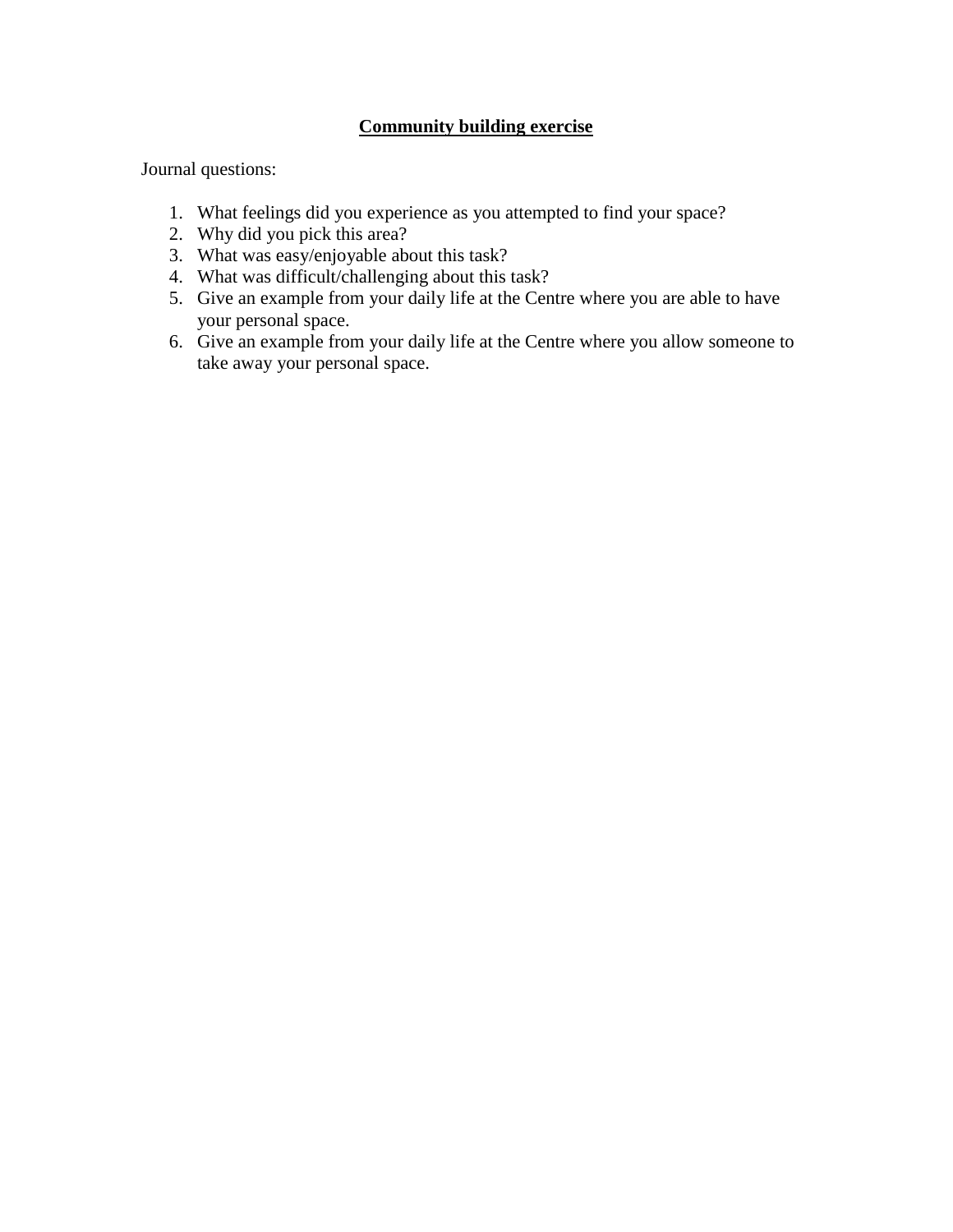#### **Writing academic history**

- 1. Name every teacher that you can recall and state what you remember about them.
- 2. Which school did you like the most? Why?
- 3. Which school did you like the least? Why?
- 4. Which subject did you like the most? Why?
- 5. Which subject did you like the least? Why?
- 6. What was one of your most positive school experiences?
- 7. What was one of your most negative school experiences?
- 8. Which school rules did you find particularly difficult to obey?
- 9. How did you feel about homework and studying?
- 10. What things about school gave you problems?
- 11. What did you enjoy about school?
- 12. What role did your family play in your academic history?
- 13. How important is education in your family?
- 14. Read over your answers to the above questions. Write three statements that summarize this information.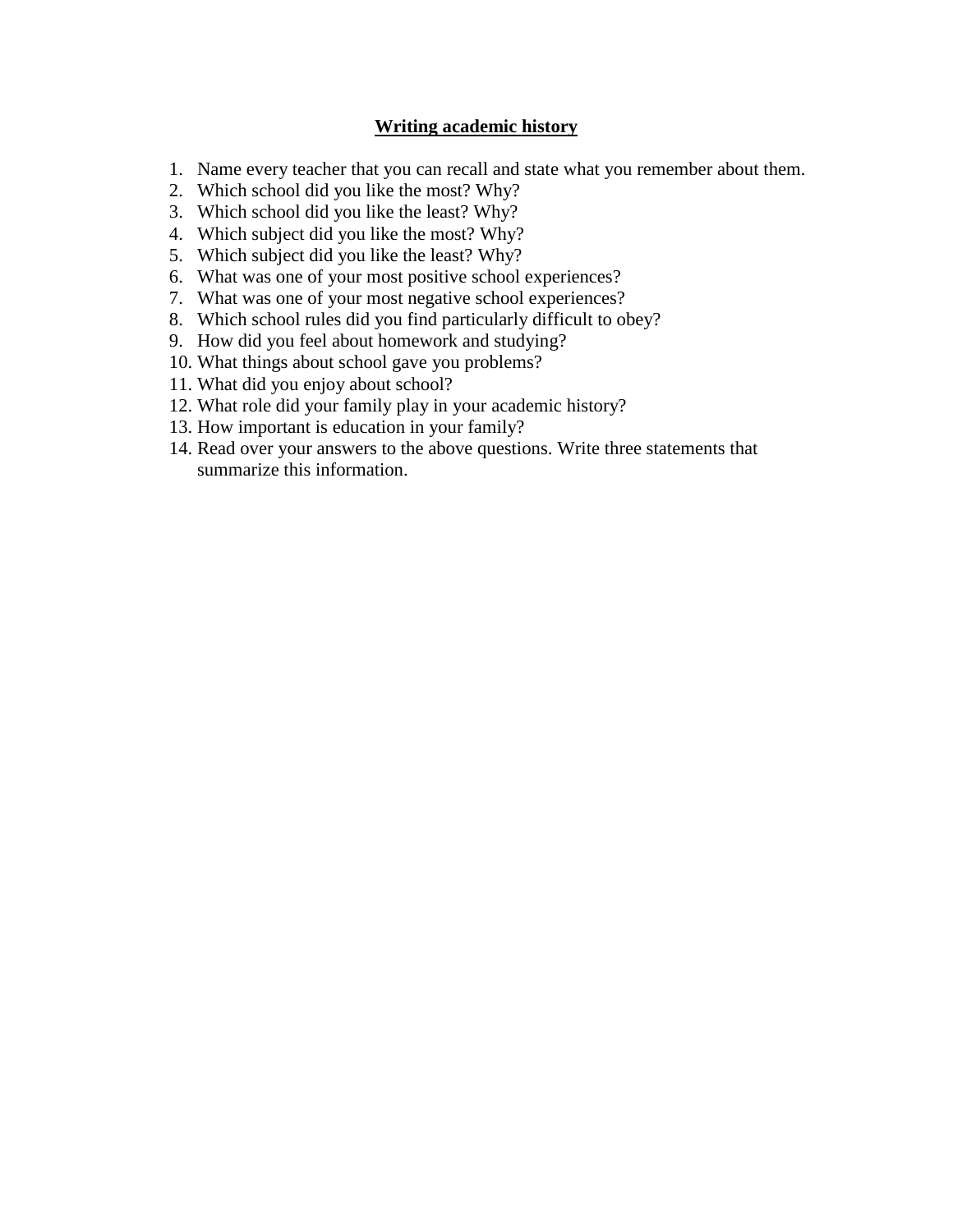## **Identifying obstacles to community**

<span id="page-15-0"></span>Session 5.1 (Full community & Accountability groups)

#### *Goal*

- To identify obstacles to community
- To identify solutions for these obstacles

### *Format of session*

#### *1. Community building exercise*

#### 'Team art''

Ask the participants to form in groups of two with someone whom they do not know well. Give each team two colored crayons and one sheet of paper. Inform them that there is to be no verbal or written communication from this point forward. Give the direction that when the music begins, they are to work together to draw one picture. They are free to develop whatever they want. Remind them of the guideline of nonverbal communication. When ready, begin playing loud background music of contemporary selections. Allow 10 minutes to complete their drawing.

The facilitator leads a discussion with the following questions:

- What made this task difficult?
- How did the background music affect your work?
- What skills did you use to accomplish this task?

## *2. Description of main activity*

The full group breaks into accountability groups with each group leader introducing the attached "Obstacles to community" questionnaire. Each participant is given ten minutes to complete this exercise. Following completion a small group discussion is held where responses are shared. Each group is asked to assign a recorder to chart the group's feedback.

The recorder is asked to keep the chart of the group's feedback and bring it to the next session for presentation and sharing.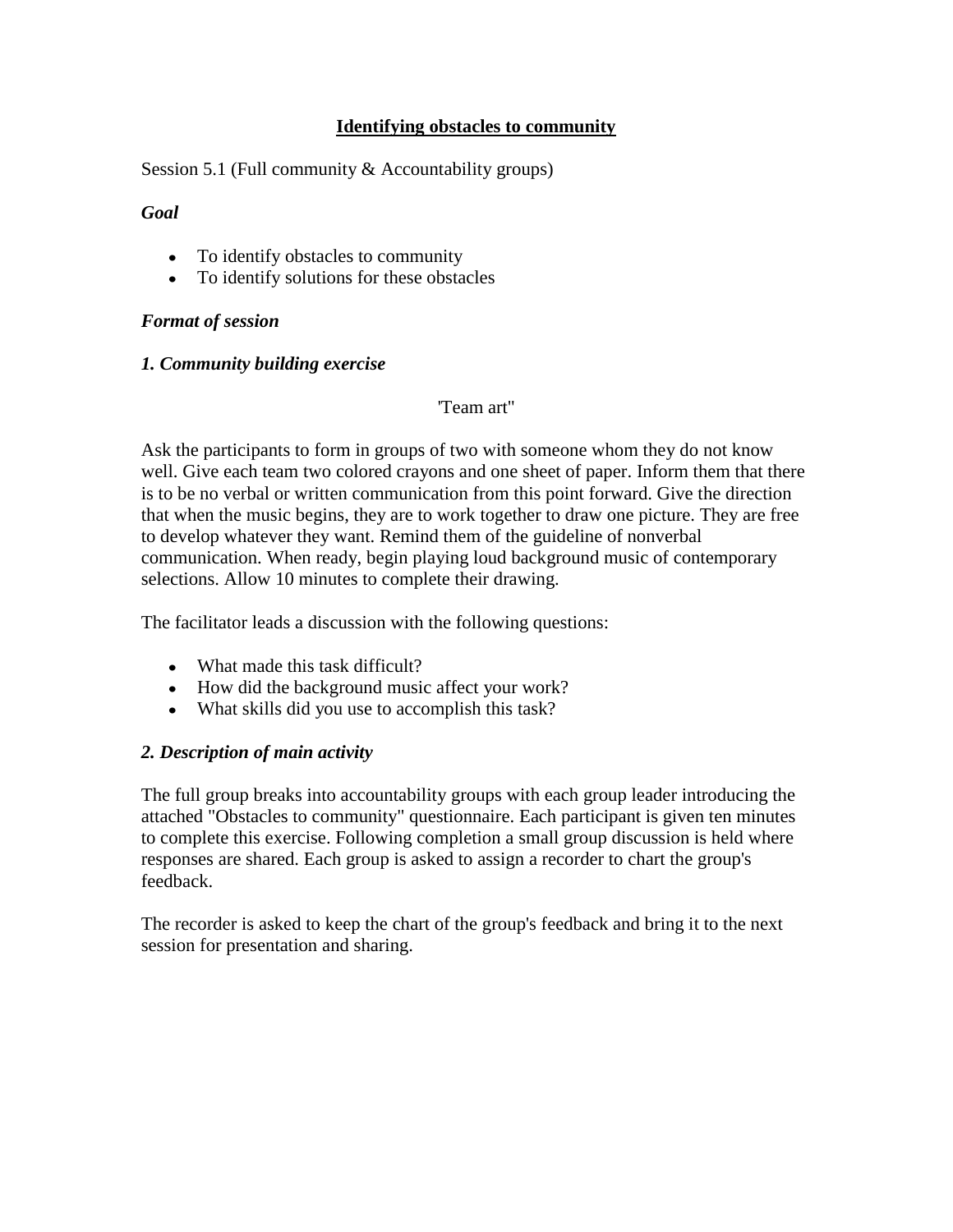## *3. Closure of session*

Participants are reminded that in the previous session they were asked to rewrite one negative message from their academic history into a positive message. They are now asked to share this.

#### *4. Follow-up suggestions*

The next full session will complete part two of this topic. Participants are encouraged to discuss solutions that they proposed during this session.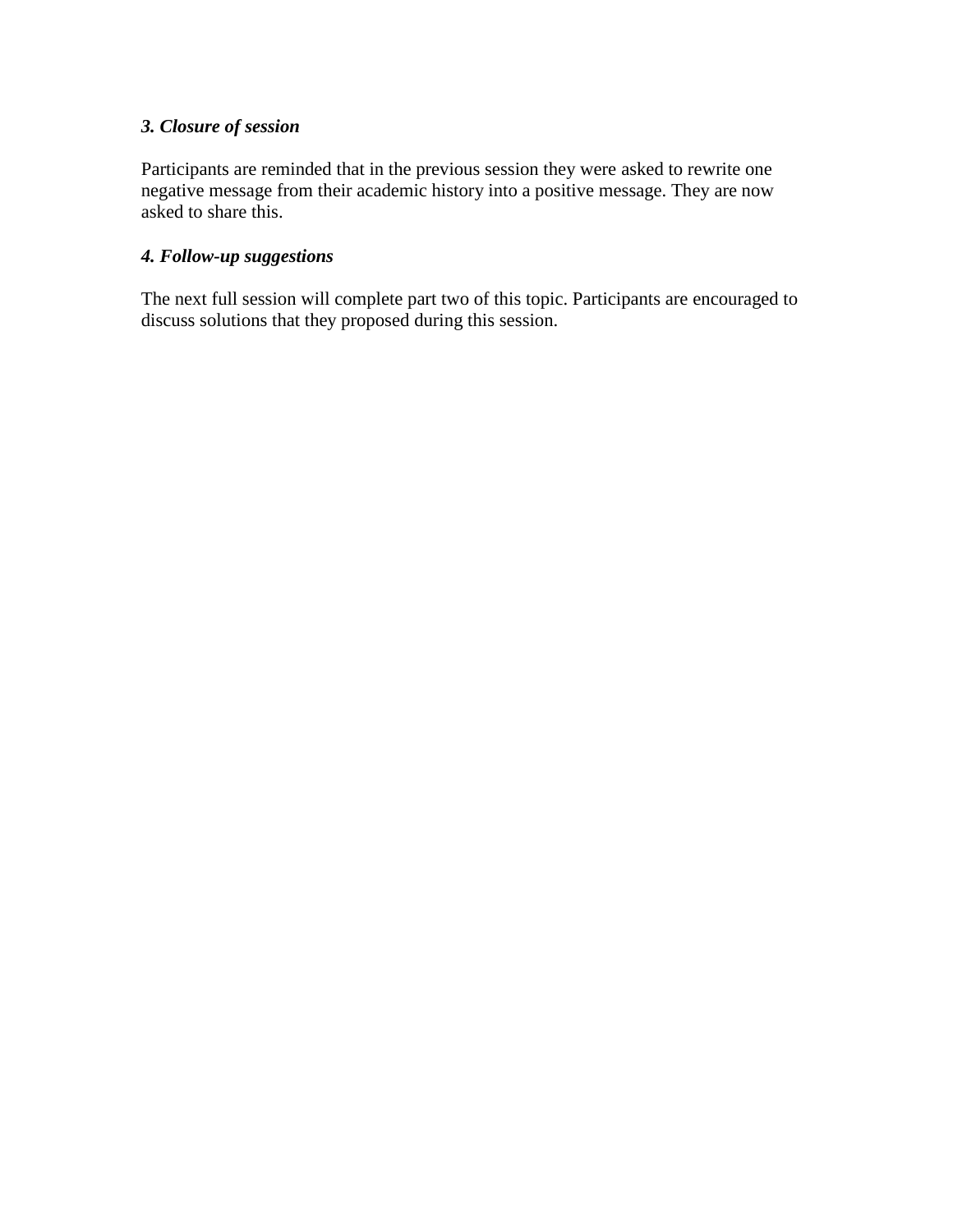## **Obstacles to community**

Accountability Group Questions

- 1. What happens when people live/work in a community where they do not feel supported?
- 2. Give one example from your experience at this learning centre where you are supported.
- 3. Give one example from your experience at this learning centre where you are not supported.
- 4. There can be many obstacles to learning. For each category below list two obstacles from your experience.
	- o (a) obstacles that you create
	- o (b) obstacles that other participants create
	- o (c) obstacles that instructors create
	- o (d) obstacles that the building creates
	- o (e) obstacles that your life-style creates
	- o (f) obstacles that your family/friends create
	- $\circ$  (g) other
- 5. For each of the above obstacles provide one possible solution.
	- o (a) obstacles that you create
	- o (b) obstacles that other participants create
	- o (c) obstacles that instructors create
	- o (d) obstacles that the building creates
	- o (e) obstacles that your life-style creates
	- o (f) obstacles that your family/friends create
	- $\circ$  (g) other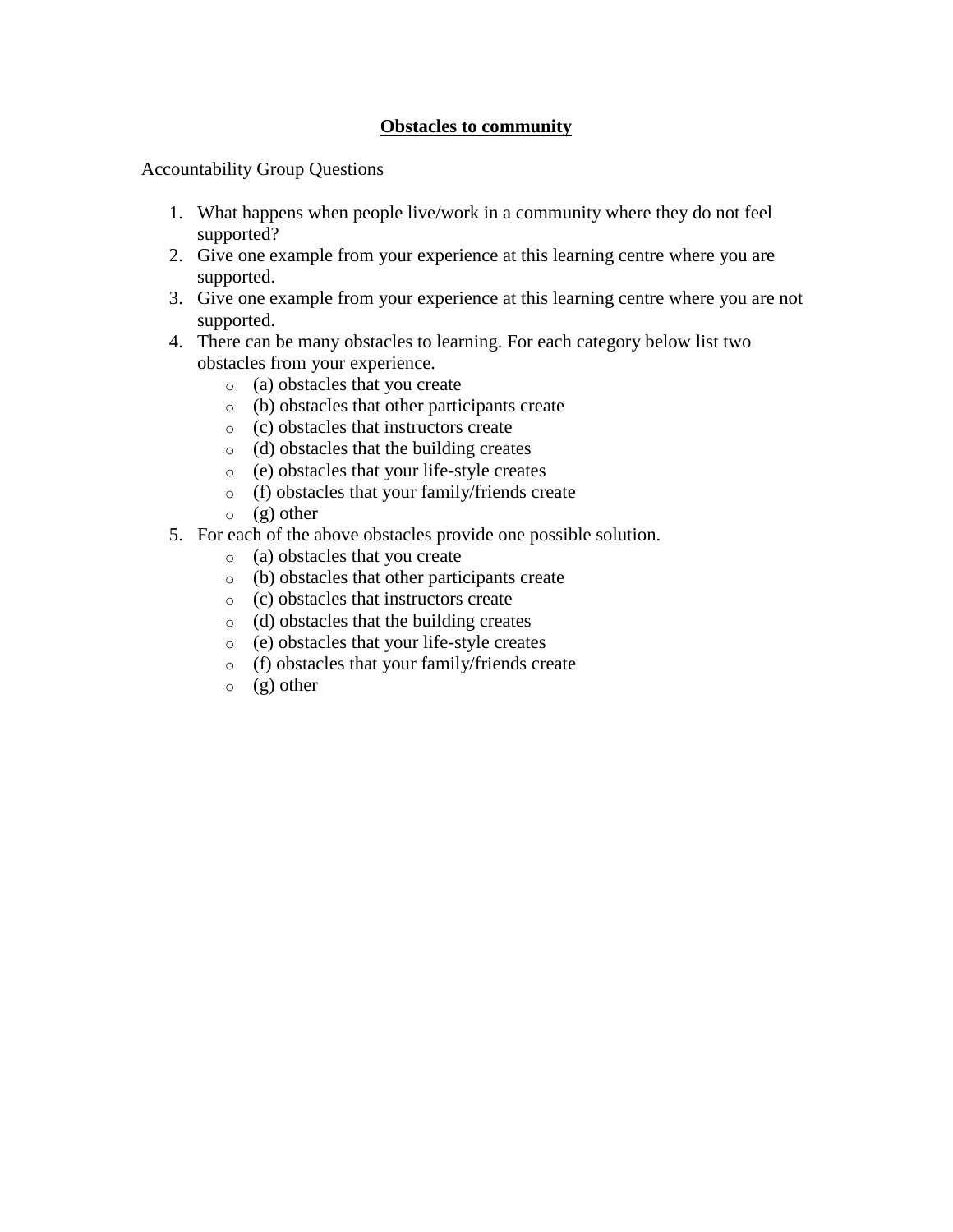## **Removing obstacles to community**

<span id="page-18-0"></span>Session 5.2 (Full community)

### *Goal*

To establish a plan to effectively deal with previously identified obstacles to community

## *Format of session*

## *1. Community building exercise*

"Emotional temperature"

Participants are asked to think of a number on a scale of 1 to 10 that would describe how they feel at the present time. A score of 1 denotes an exceptionally low mood and 10 would mean an exceptionally high mood. In turn, participants are given the opportunity to say their first name, the number that they chose and explain in a few sentences why they chose that number. Three rules are established:

- You can pass.
- Show respect for all responses.
- Respect your own privacy.

The facilitator leads a discussion of the activity and ensures that the following points are made:

- We come to the same gathering with common goals and expectations.
- We bring varied experiences and needs.
- We bring different feelings.
- We need to be able to voice our needs to reach our goals. We need to listen to the needs of others.
- We need to respect individual differences.

## *2. Description of main activity*

The facilitator charts the answers obtained in the accountability groups during the previous session. The facilitator can process the first three questions by asking the recorder of each group to share a few of the responses.

The answers to questions 4 and 5 are to be charted on two large sheets of paper which are posted in the front of the room. They are titled "Obstacles" and "Solutions." The facilitator records all suggestions presented from the recorder of each group. The list is then read to the full group and time is given for people to make additions.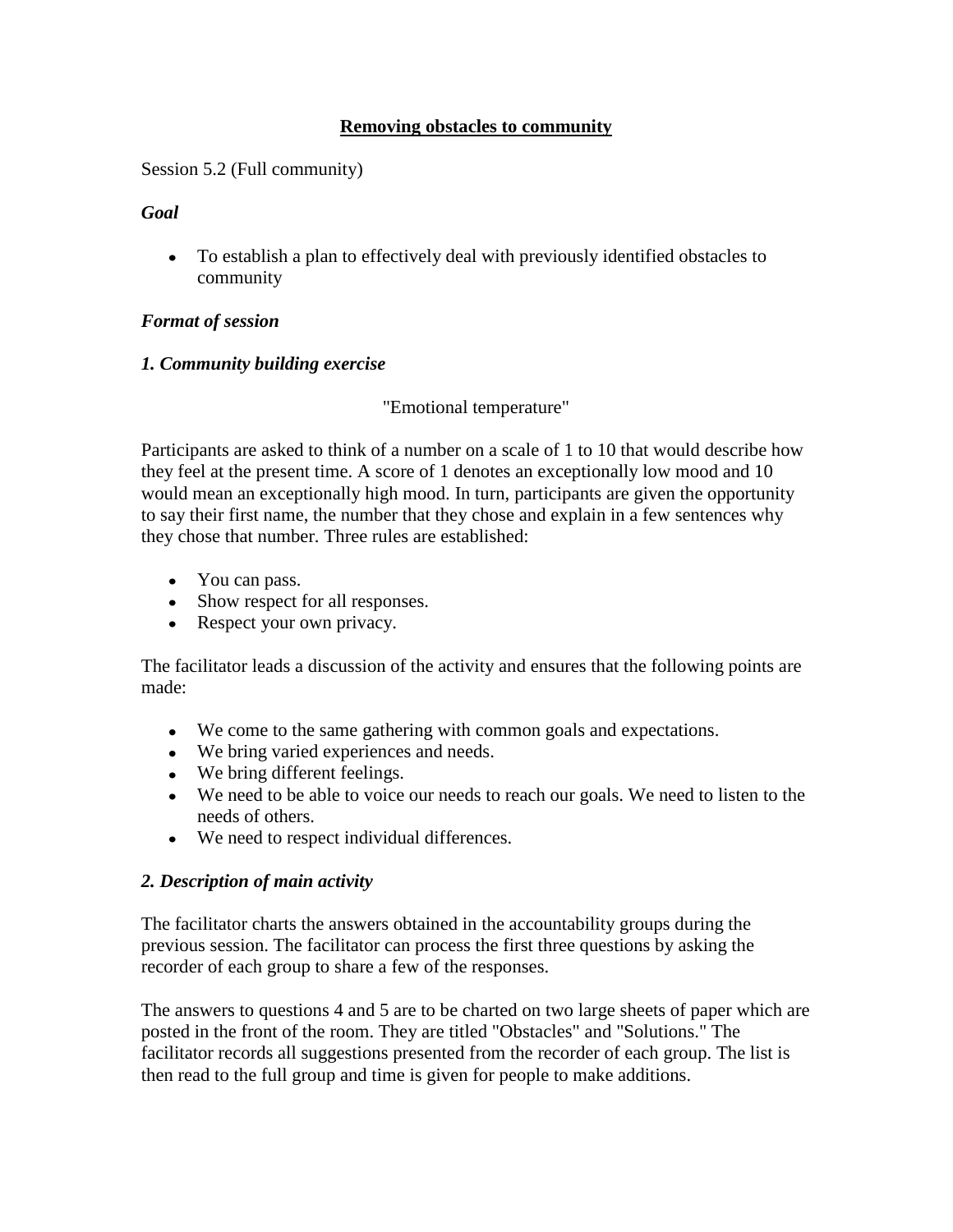The facilitator then focuses the group on the "Solutions" sheet and discusses the following questions:

- Is this feasible?
- Whose responsibility is it?
- When should it be done?
- How should it be done?

Note: Caution is given for the pace of this activity. The facilitator may choose to carry this activity into another session or assign tasks to smaller groups. It is important that all identified plans of action be approved by the whole community. Groups are encouraged to prioritize action plans as time may not permit the resolution of all issues.

#### *3. Closure of session*

The session closes with a repeat of the opening exercise, "Emotional temperature." The same three rules apply.

### *4. Follow-up suggestions*

The facilitator is encouraged to ensure that everyone is aware of all action plans.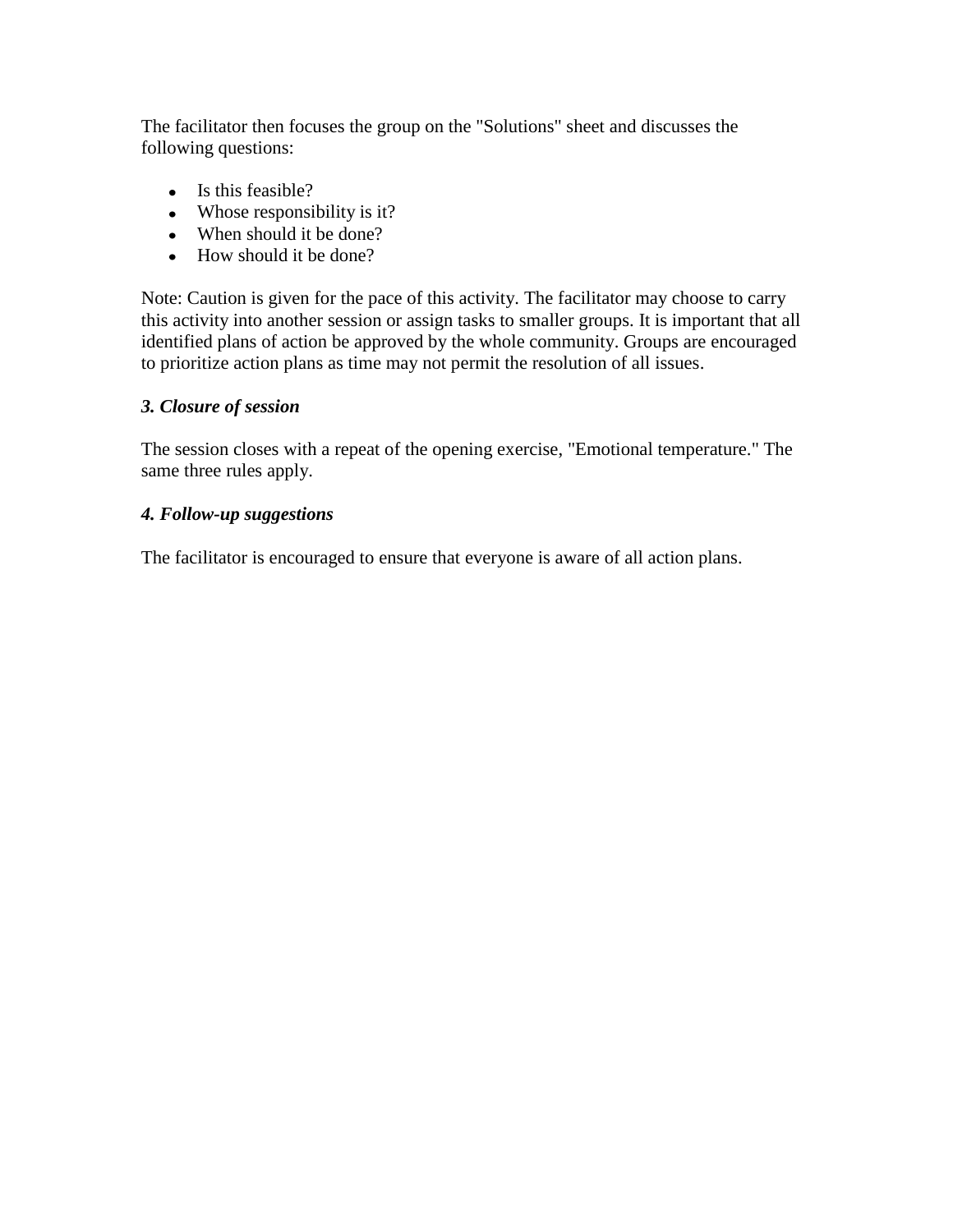## **Expanding participant-driven support plans**

<span id="page-20-0"></span>Session 6 (Individual interviews)

#### *Goal*

- To continue with the development of individual support plans
- To introduce and explore study strategies

#### *1. Format of session*

Participants meet individually with their accountability group leader to review the following questions:

- 1. What have you observed about yourself as a learner?
- 2. What time management skills do you currently use?
- 3. What organizational skills do you currently use?
- 4. What are your present study habits?
- 5. How do you prepare for tests?

Following this discussion each participant is given "The learning skills" checklist to complete. (See Maximizing Potential). Once finished they review the findings in each section with the leader.

#### *2. Follow-up suggestions*

Participants are asked to decide on one skill from one of the sections that they would like to strengthen or develop within the next week. 19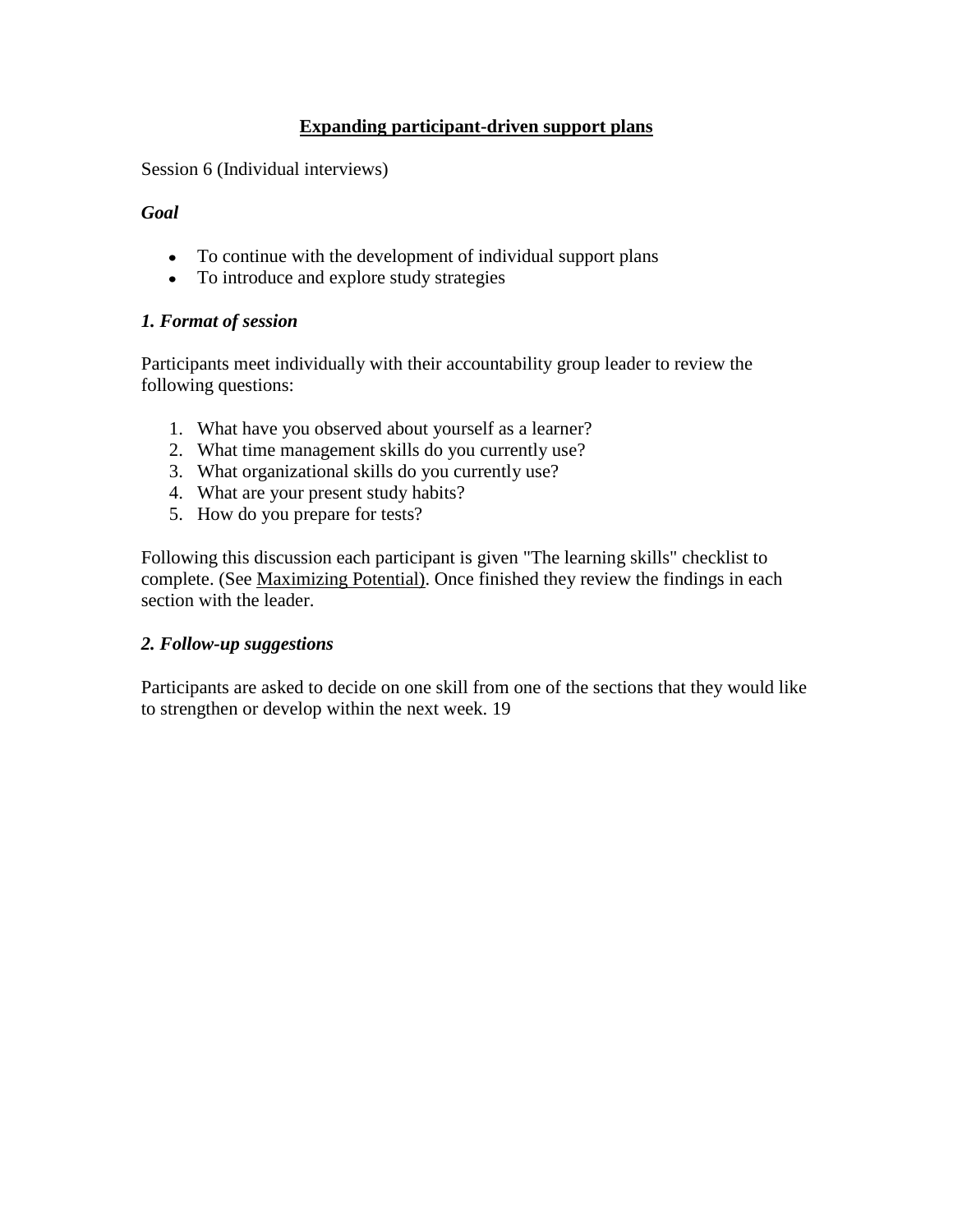## **Time management and organization**

<span id="page-21-0"></span>Session 7 (Full community)

### *Goal*

To introduce the topic of time management and organization.

## *Format of session*

## *1. Community building exercise*

Participants are asked, in turn, to state their first name and one-word that describes how they feel about homework and or studying. They can use a word that someone else used if they choose. The facilitator then leads a discussion that explores common themes. Discussion is also held on the importance of study and completing homework and the skills necessary to manage time.

### *2. Description of main activity*

Each participant is given a blank time grid and is asked to take a few minutes to reflect on the week that has just passed. The grid is completed individually. Participants are asked to share with the people around them the patterns in their schedules. The facilitator then introduces the concepts of three types of time: fixed, free, and study. Participants are asked to review their grid and identify these three time concepts in their schedule. Discussion is held on the role of routine and habit in our schedules.

The following strategies are presented and discussed for consideration:

- Scheduling regular study sessions as fixed time (1.5-2 hours per school night)
- Use of daily agendas and calendars
- Monitoring progress and tallying achievement
- The use of "To do" lists
- Peer coaches
- Study wheels
- Goal ladders

Note: The facilitator is encouraged to research this subject and use materials and statistics from a variety of books on related topics.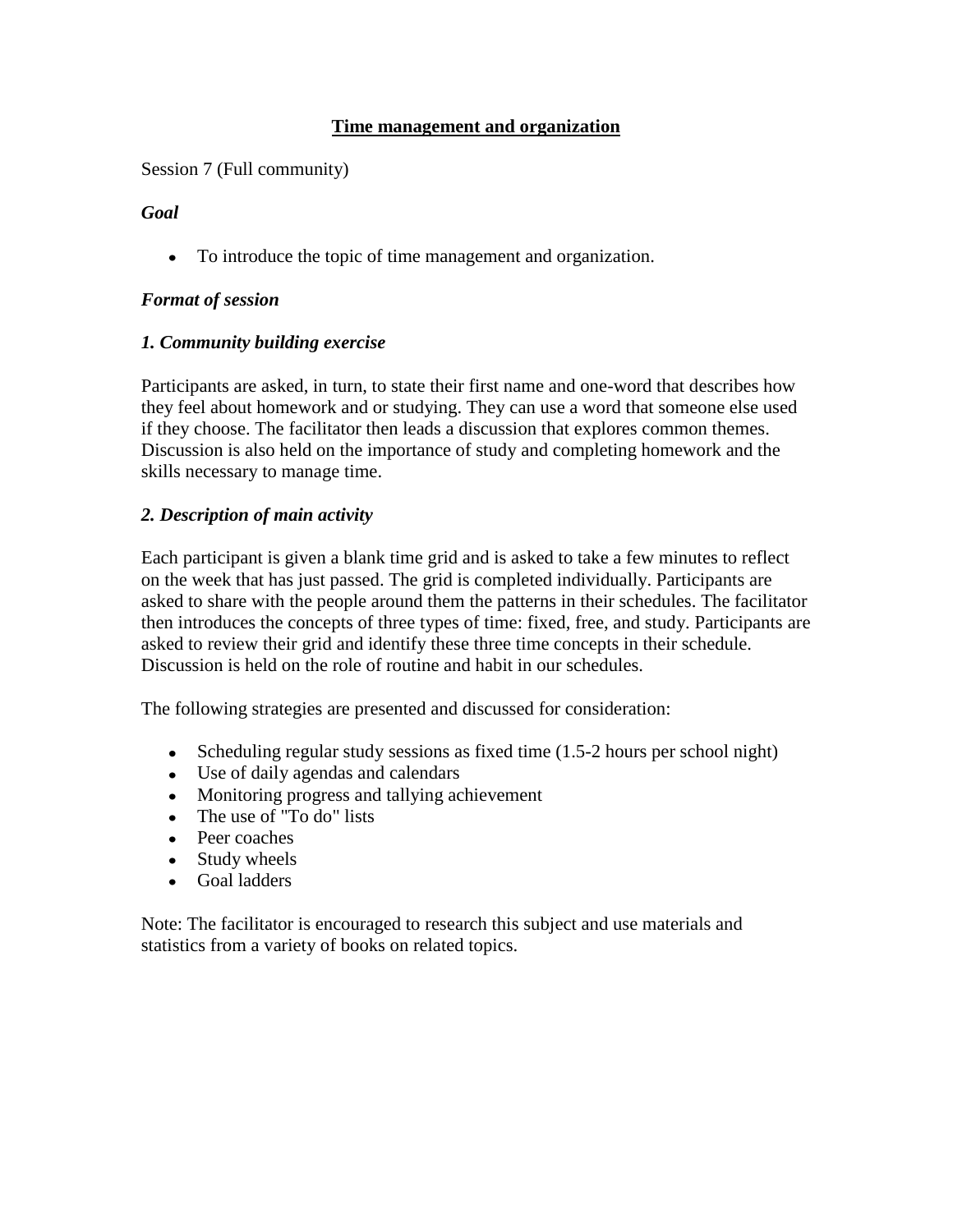#### *3. Closure of session*

Participants are asked to join their hands, crossing their fingers in prayer fashion They are then asked to "freeze" their hands and observe how the fingers are joined and how comfortable and natural this is to them. They are asked to reflect on how often they hold their hands in this fashion and the total number of times they have done so in their lives, stressing the role of habit in doing such. They are then asked to change the thumbs, switching positions, with the one on bottom now taking top place. Participants are asked how this feels. The point is made that change, no matter how small, is uncomfortable. The connection is made to time management and the routines in our lives.

## *4. Follow-up suggestions*

Participants are asked to reflect on the various strategies outlined as well as to engage in self-observation on their current time management/organizational skill usage. Participants are also encouraged to observe the skills of one another and their instructors and converse with them concerning this.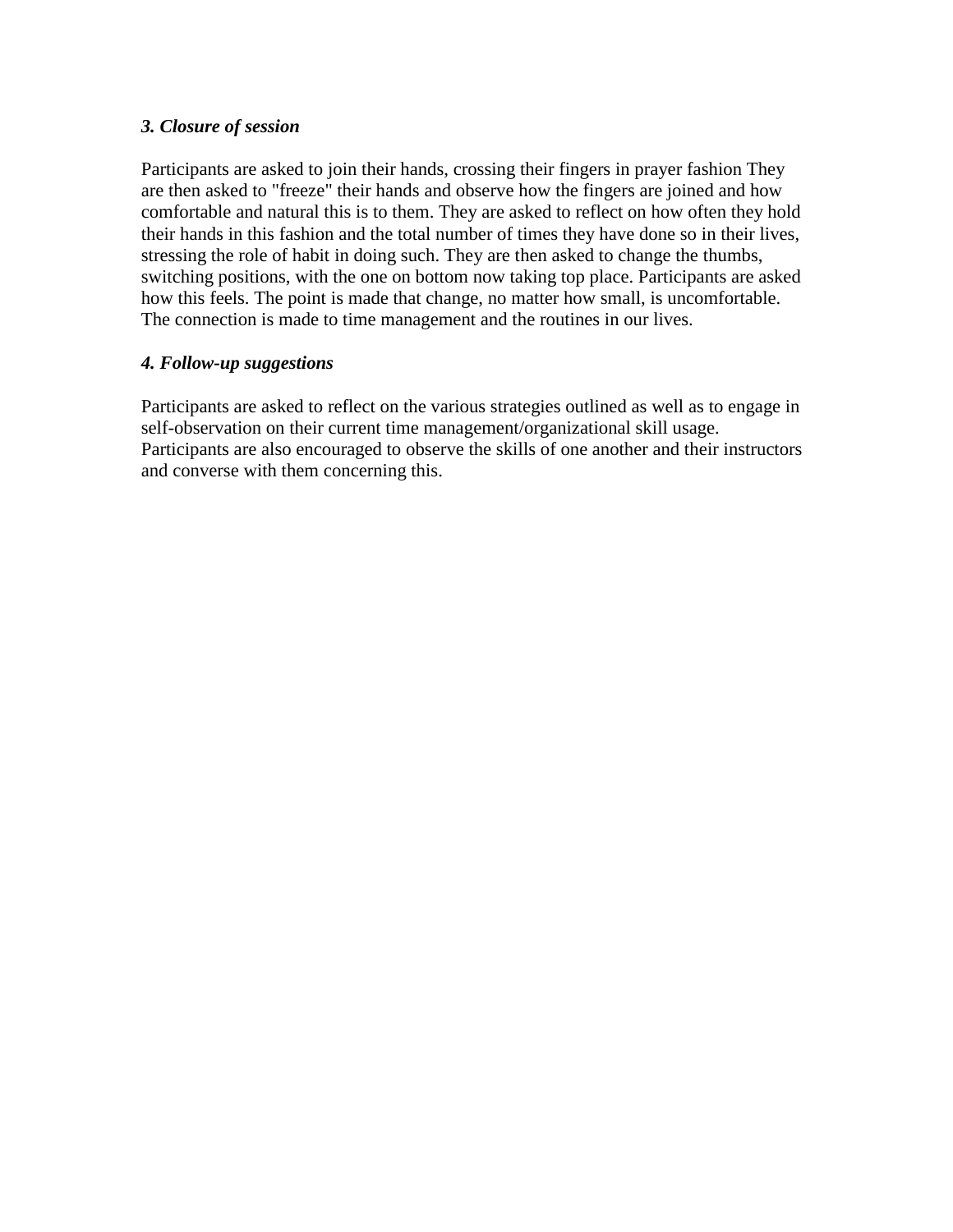# **Memory and how to study**

<span id="page-23-0"></span>Session 8 (Full Community)

## **Goal**

To introduce the topic of human memory and study strategies

# *Format of session*

# *1. Community building exercise*

Participants are asked to select a partner and decide who will be the speaker and who will be the listener. They are told that they will switch roles in a few minutes. The speaker has one minute to tell the listener everything he/she did last week. The listener is told that he/she has one minute to repeat exactly what was said.

They are then told to switch roles. This time the speaker is given one minute to tell the listener everything that he/she can recall about fifth grade. The listener has one minute to repeat back exactly what was said.

The facilitator processes this activity with a discussion that includes the following points:

- Notice the difference between recalling last week as opposed to several years ago.
- The accuracy and reliability of our memory varies.

## *2. Description of main activity*

Memory is introduced as three parts: sensory input, short term, and long term. Samples from the presenter's life are used to illustrate each part with participants being asked to contribute as well. Focus is given to learning via all our senses, the transient nature of short-term memory, and the goal of moving things into long-term memory via regular review.

Homework is then described as doing at home the work that was not done in school, while studying is defined as a process of preventing forgetting from occurring. The facilitator makes the point that statistics show that regular revision results in information being moved into long-term memory.

Specific memory strategies are then introduced and taught. These include the following: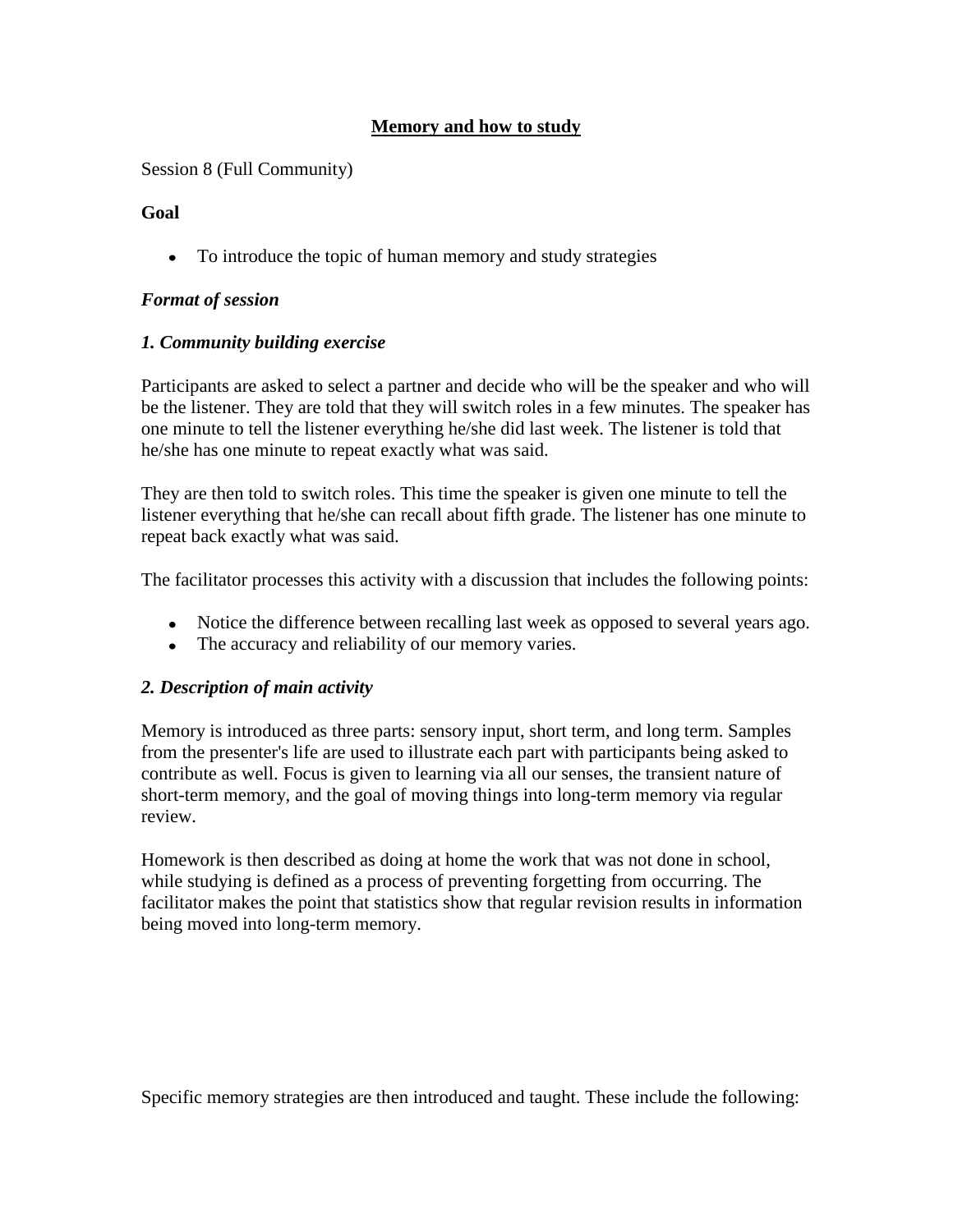| skimming text    | W <sub>5</sub>          |
|------------------|-------------------------|
| applying concept | developing study sheets |
| memorization     | linking                 |
| key words        | chunking                |
| flashcards       | mapping                 |
| acronyms         | acrostics               |
| highlighters     | <b>PRQT</b>             |

Note: The facilitator is encouraged to research this subject and use materials and statistics from a variety of books on related topics.

### *3. Closure of session*

The facilitator closes the session by questioning, for purposes of reviewing concepts taught.

### *4. Follow-up suggestions*

The concepts introduced in this session can be reinforced in various classes by the instructors. The accountability groups can facilitate discussion on this and process the usage of memory strategies. Participants are encouraged to discuss and explore these strategies.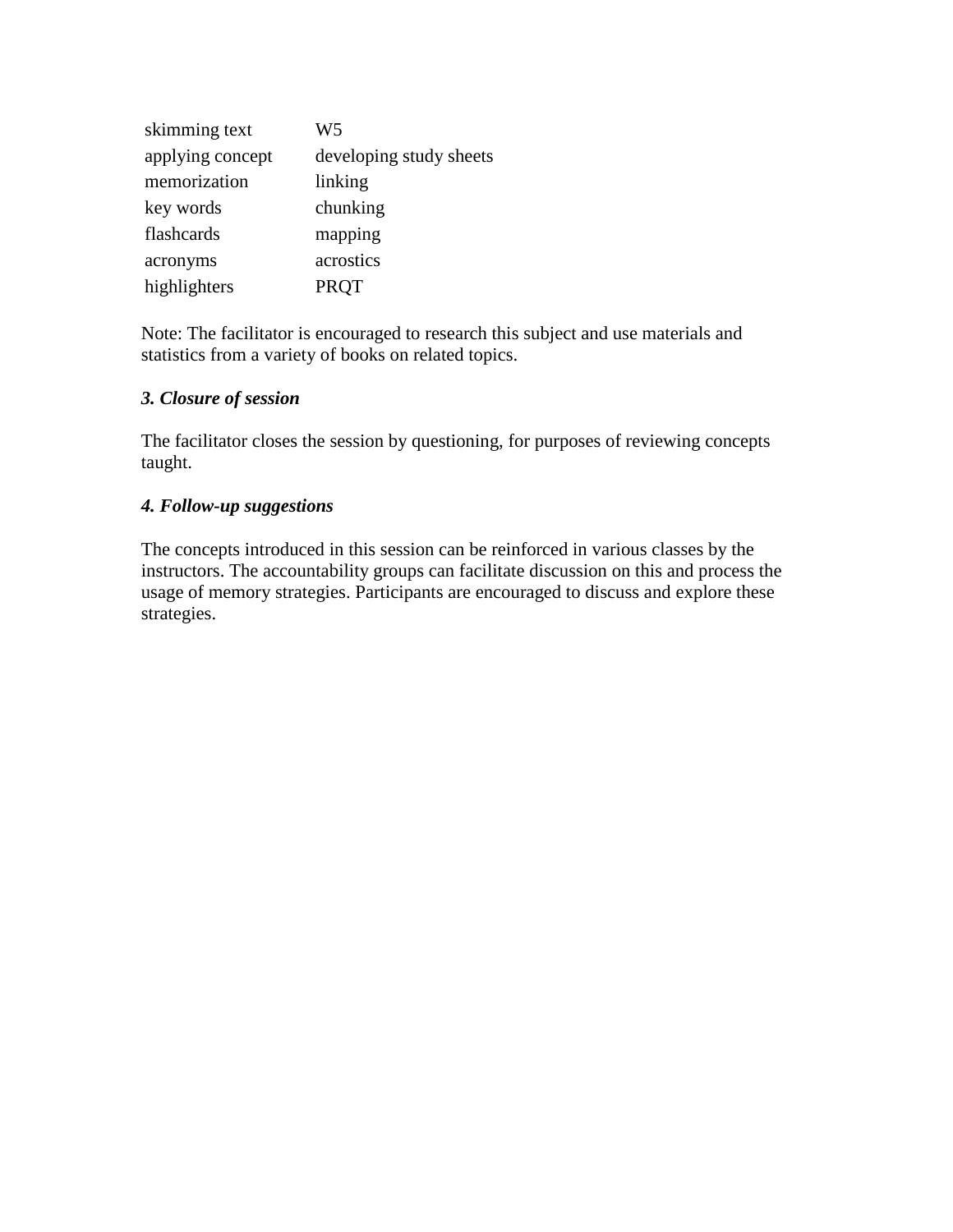# **Test taking**

<span id="page-25-0"></span>Session 9 (Full Community)

*Goal*

• To introduce test-taking strategies

## *Format of session*

### *1. Community building exercise*

Participants are asked to identify which words surface when they hear the words "test" or "exams." The facilitator charts all answers given.

The activity is then processed around the amount of anxiety surrounding tests and the commonality of views.

### *2. Description of main activity*

A quick review of the previous session is held, with emphasis placed on memory and studying as an "input" process. Specific strategies are reviewed in a "testing" format. Discussion is held on the effectiveness of regular review and the use of memory strategies. The point is made that if the "input" process is followed regularly, test taking becomes a process of facilitating "output."

Participants are asked to think about figure skating competitions such as the Olympics. They are asked if they, as viewers, can clearly distinguish who is the best skater. The point is made that all those who get to compete are top- notch skaters of near equal ability. Who then walks out with the gold mew? The answer is the ones who are able to handle the anxiety and let themselves demonstrate the skills and knowledge that they have attained. A comparison is then made with test taking. Test-taking strategies are then introduced and discussed using the attached sheets. Students are given handout copies.

#### *3. Closure of session*

The facilitator closes the session by questioning, for purposes of reviewing the concepts taught.

#### *4. Follow-up suggestions*

The concepts introduced in this session can be reinforced in various classes by the instructors. The accountability groups can facilitate discussion on this and process the usage of test-taking strategies. Participants are encouraged to discuss and explore these strategies.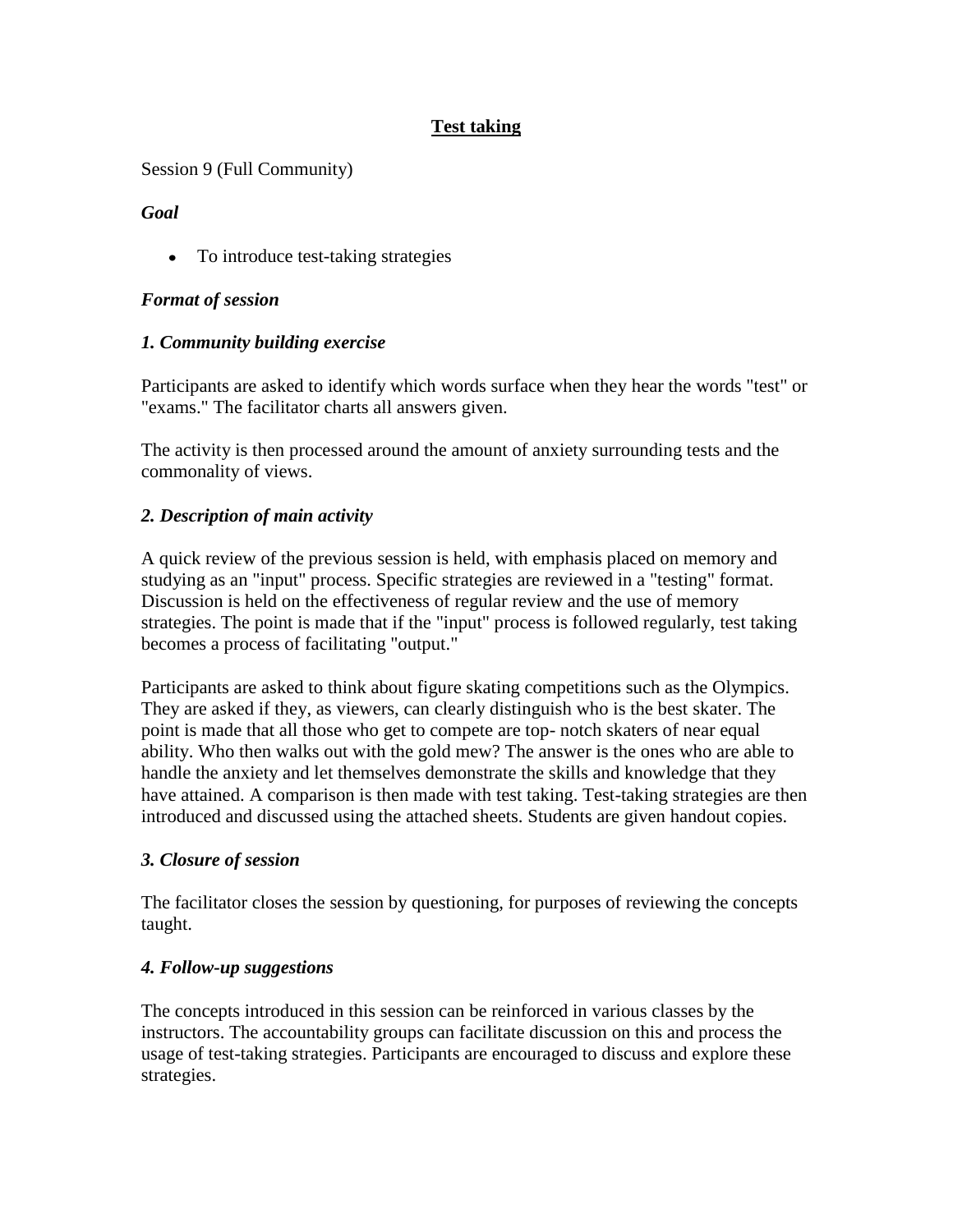## **TEST TAKING**

### -Test Preparation:

- Budgeting Time
- Regular revision
- $\bullet$  Eat & sleep properly
- Manage stress

## - Predicting Questions:

- Take good notes
- Look for possible questions
	- o old tests
	- o notes
	- o work sheets and assignments
	- o chapter review
	- o ask the teacher
- Identify teacher testing patterns
- Review course outline
- Ask for test outline
- Make up mock exam
- Share with peers

## - Test Management:

- Get a good nights sleep
- Arrive early
- Be positive, hang out with positive people
- Bring sweater and candy or gum
- Read entire test, marking easy ones
- Use study wheel, based on points
- Outline notes
- Follow directions and highlight keywords
- Start with easy ones
- Don't give up
- Answer everything
- Manage stress (breathe, visualize, affirmations)
- Make choices quickly and do
- Include outline for essay questions
- Leave extra space at the end of each essay
- Always review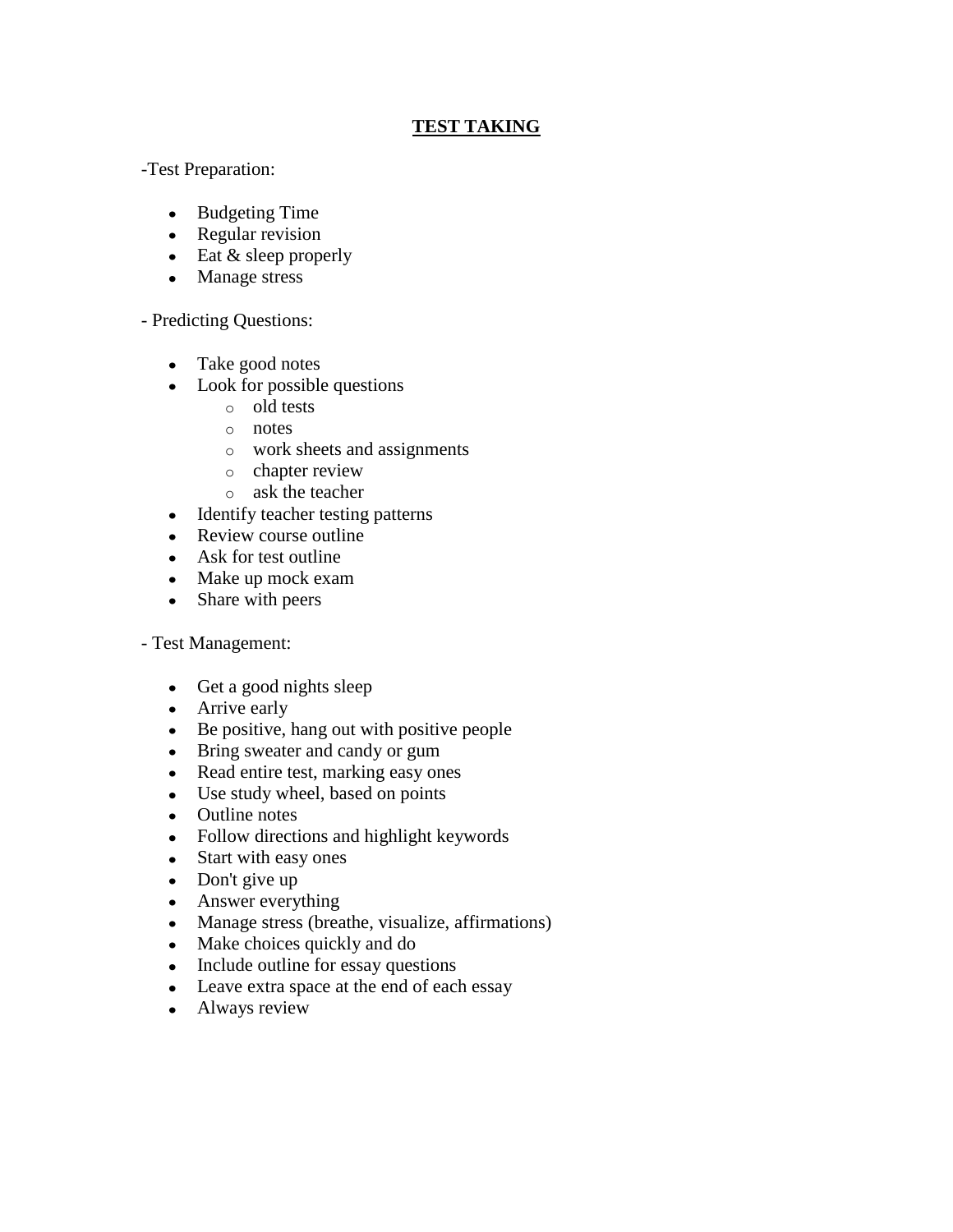# **Conflict resolution**

<span id="page-27-0"></span>Session 10.1 (Full Community)

### *Goal*

To introduce the topic of conflict resolution

## *Format of session*

### *1. Community building exercise*

Participants are quickly divided into three groups by counting. Each group is assigned to a table where they are given a large sheet of paper and a marker. One sheet asks the question, "What do children fight over?" The second sheet asks, "What do adults fight over?", while the third sheets asks, "What do world leaders fight over?" Groups are encouraged to chart their answers on the sheets. They are each given five minutes to complete. Once finished they are asked to post and present their answers. The activity is then processed by exploring the common themes, identifying that we all fight over the same type of things.

In the large group the facilitator then asks participants to think about the last time that they became really angry. They are encouraged to get in touch with that for a few seconds. Participants are asked to outline how they reacted to that anger. Facilitator charts responses. The activity is then processed by identifying the common themes, stating that we all react the same way, regardless of age or position.

## *2. Description of main activity*

A brainstorming session is then held on everything that is known about conflict. The facilitator charts responses and then presents an overhead on the three components of conflict: relationship, emotion and issue.

Participants are asked to select a partner for the next activity. They are instructed to think back to the last time they were angry and to reconnect with the feelings of that event. While still thinking about that time, they are asked to face their partner and join hands by pressing and holding their palms and fingers together. They gain a stance in which they are balanced. Without speaking they are asked to push against each other's hands, without breaking the connection, as they think about and feel the emotions of that anger. They are given 1-2 minutes to complete this. They are then told to stop and to try and talk out their differences in a peaceful manner immediately. Participants will find it difficult to discuss the issue while the anger is stinting within their bodies. The activity is processed on the basis of the three parts of conflict stated above, emphasizing their significance even in an activity in which they theoretically had no conflict.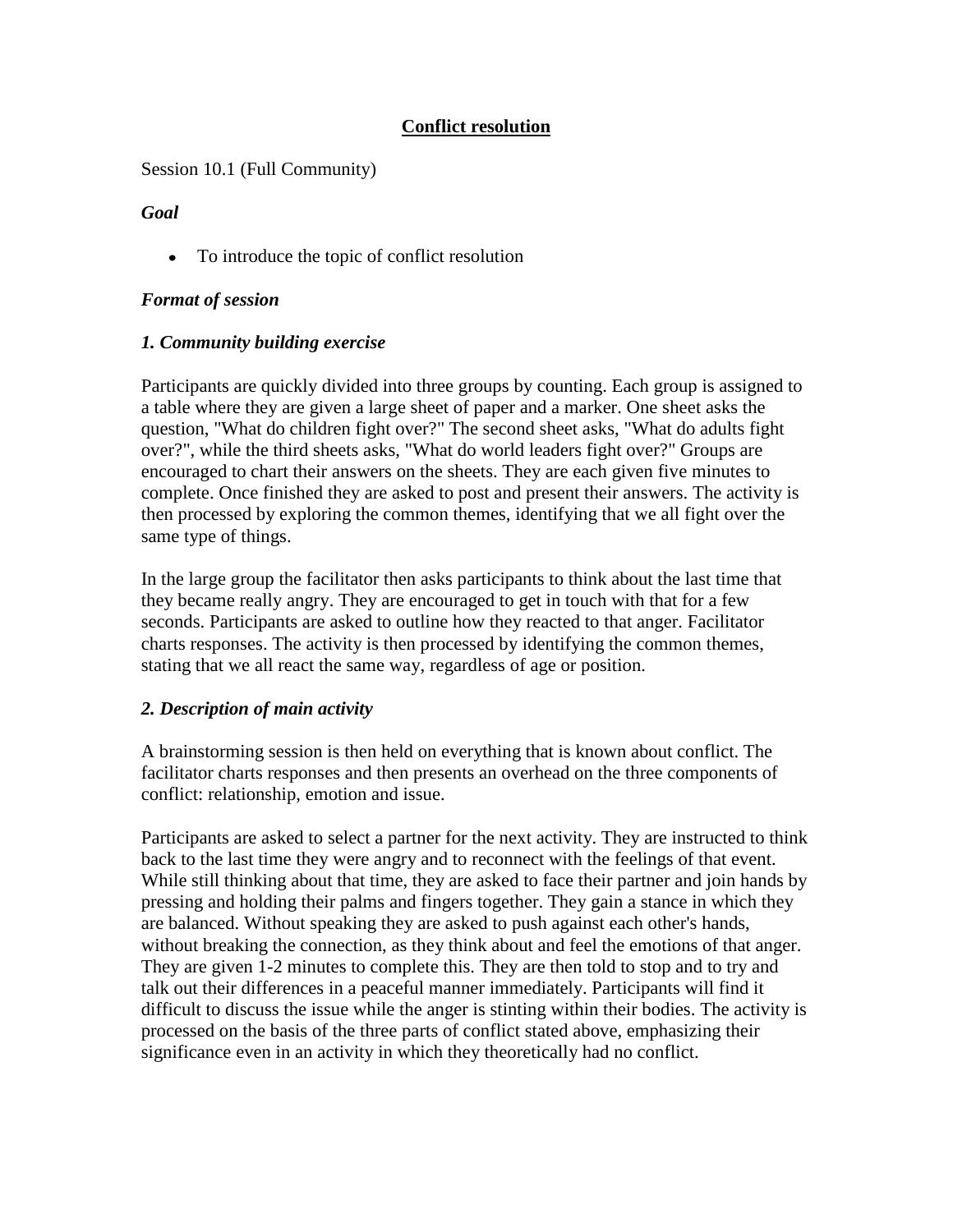## *3. Closure of session*

The session is closed with the facilitator slowly drawing two footprints on a flip chart encouraging participants to guess what they are drawing. When guessing has stopped the facilitator asks what footprints have to do with conflict' The session is closed with a discussion on the importance of empathy in conflict resolution.

## *4. Follow-up suggestions*

Participants are asked to recall experiences of conflict and how they handled these experiences.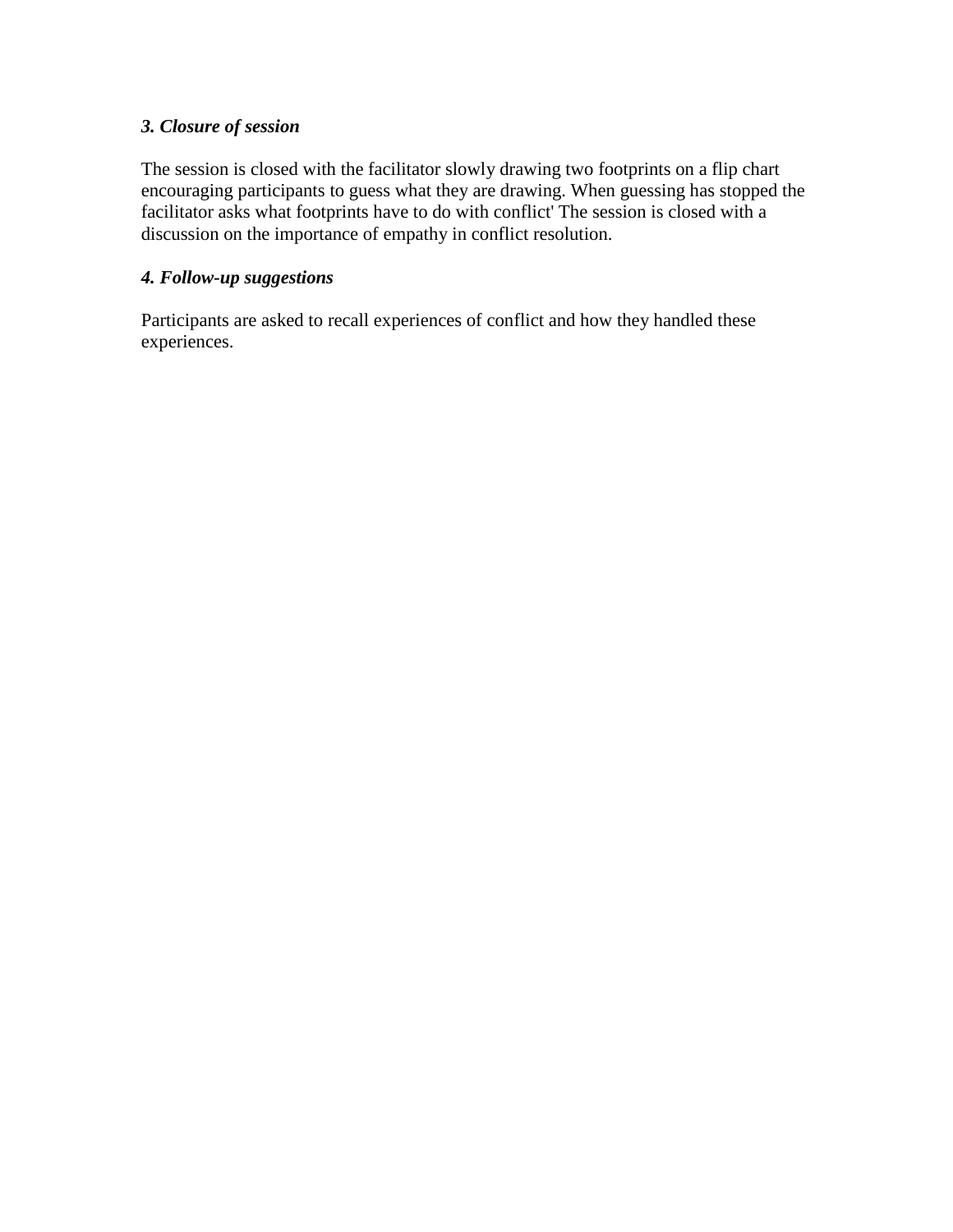# **Conflict resolution**

<span id="page-29-0"></span>Session 10.2 (Full Community)

### *Goal*

To continue with the topic of conflict resolution  $\bullet$ 

## *Format of session*

### *1. Community building exercise*

A brainstorming session is held on the skills required to deal effectively with conflict. The facilitator charts all answers on a flip chart.

Participants are asked to select a partner and obtain a chair and identify who will be the speaker and who will be the listener. They are informed that they will switch roles momentarily. They are then instructed to place the chairs back to back so that when they sit, their backs will be against one another. Chairs must be placed so that one person can see the flip chart and the other cannot see. The person who cannot see is given a piece of paper and a pencil. The facilitator draws an object on a chart and the speaker must describe to the listener what the object looks like. The listeners, without being able to ask any questions are to draw what they hear. They are given a few minutes to complete it.

They are then told to switch positions and the exercise is repeated with a new image being drawn by the facilitator. This time, however, the listener is allowed to ask questions engage in a conversation. The activity is then processed with a discussion on the advantages and disadvantages of one-way and two-way communication. It is then linked with conflict revolution.

## *2. Description of main activity*

The facilitator presents the attached information on "I-messages." Participants are asked to form two concentric circles. Using any personal experience participants are instructed to practice using "I statements." Each pair is to choose a listener and a speaker. The speakers make an "I statement" and the listeners repeat what they heard. They switch roles and repeat the task.

## *3. Closure of session*

The facilitator leads a discussion of the main activity for the purpose of an overall summary.

## *4. Follow-up suggestions*

Participants are asked to identify one person in their personal life with whom they can practice using "I-statements" during the following week.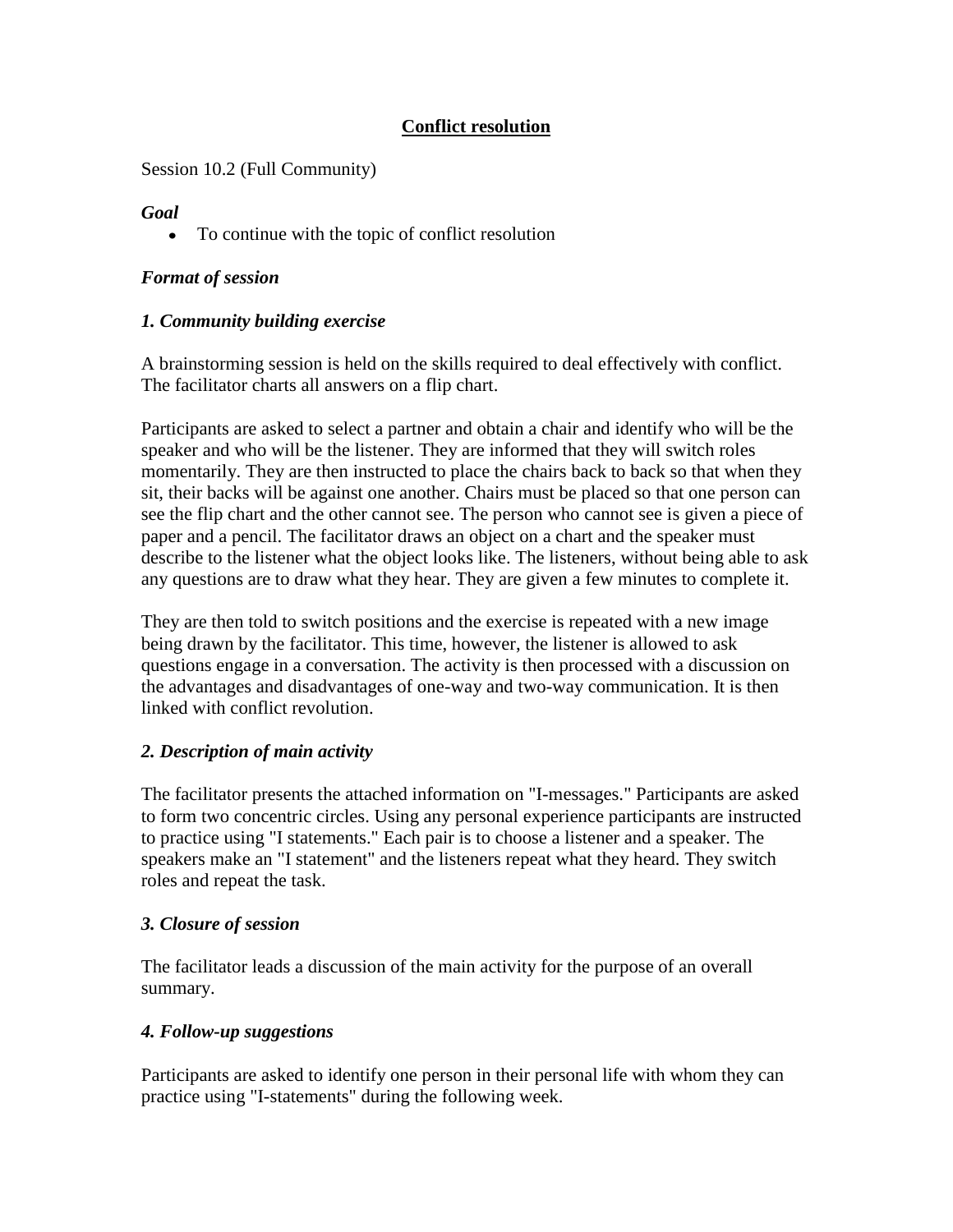# **Conflict resolution**

<span id="page-30-0"></span>Session 10.3 (Full Community)

### *Goal*

- To heighten our awareness of how we deal with conflict
- To explore conflict resolution strategies

## *Format of session*

## *1. Community building exercise*

The facilitator leads a discussion on conflict resolution through questioning. The questions may relate to the following points:

- Signs that indicate that we are losing control, such as tense muscles, tight stomach, louder voice, etc.
- When we acknowledge these signs it is time to "stop and think" about what will happen if we stay in this situation. It is time to break eye contact and walk away.
- People will try to antagonize us for various reasons.
- It is important not to give away our power to anyone.

## *2. Description of main activity*

Before this session begins the facilitator obtains a volunteer to assist with a role-play. For the role-play any situation involving conflict can be used. At this point the role-play is performed out in front of the entire community twice. The first time inappropriate strategies are used and the second time appropriate strategies are used. The facilitator then leads a discussion to process this activity.

The larger community is then invited to break into groups of three. They are given the attached scenarios to role play. During their role-play one person observes while the other two perform. Each role-play is completed twice, as above. A general discussion is held after each role-play, with the observers giving feedback.

## *3. Closure of session*

The small groups return to the larger community to discuss their experiences.

## *4. Follow-up suggestions*

Participants are asked to record their response to two situations of conflict that they experience in the days after this session.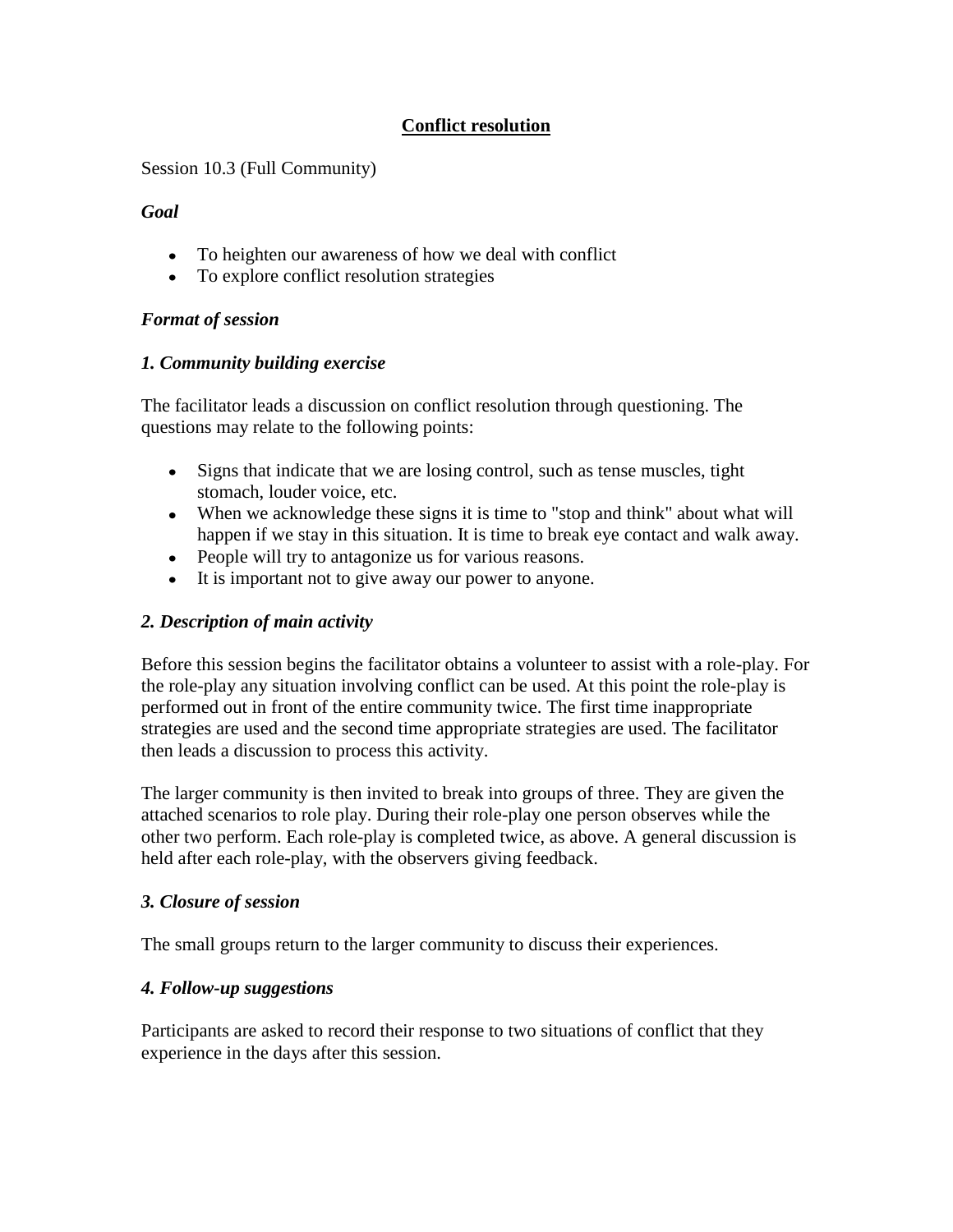#### **Scenarios**

1. During class you ask the instructor a question. Another student says, "Geez, what a stupid question." This is not the first time that this student has made such a comment and you feel it is an obvious attempt to put you down. Other students are watching for your reaction.

2. You are downtown with some friends and midway through the evening a person accuses you (in a very aggressive tone) of trying to seduce his/her partner. You know that this accusation is accurate.

3. You are in the ticket line for a concert that Is about to be "sold-out." You are nearing the booth and suddenly someone jumps in the line ahead of you. You say, "Excuse me, but you just skipped the line." They turn to you and say, "What are you going to do about it?"

4. You are sharing an apartment with a roommate who is very messy and seldom helps with the chores. You have tried discussing this, but it has had no effect. After returning from a weekend away you find the apartment in a complete mess. It appears that a party was held the night before. Your roommate is watching television.

5. You are relaxing at home and watching your favorite television program when suddenly your brother takes the remote and changes channels. You voice your objection but he pretends not to hear you.

6. You are day dreaming while stopped at an intersection. Suddenly the person in the car behind begins to blow the horn to alert you that the light has changed to green. You notice that the person is also shaking his/her fist. You start to go but the car stalls. When you get it going the light has changed. The person behind you is getting out of his/her car!